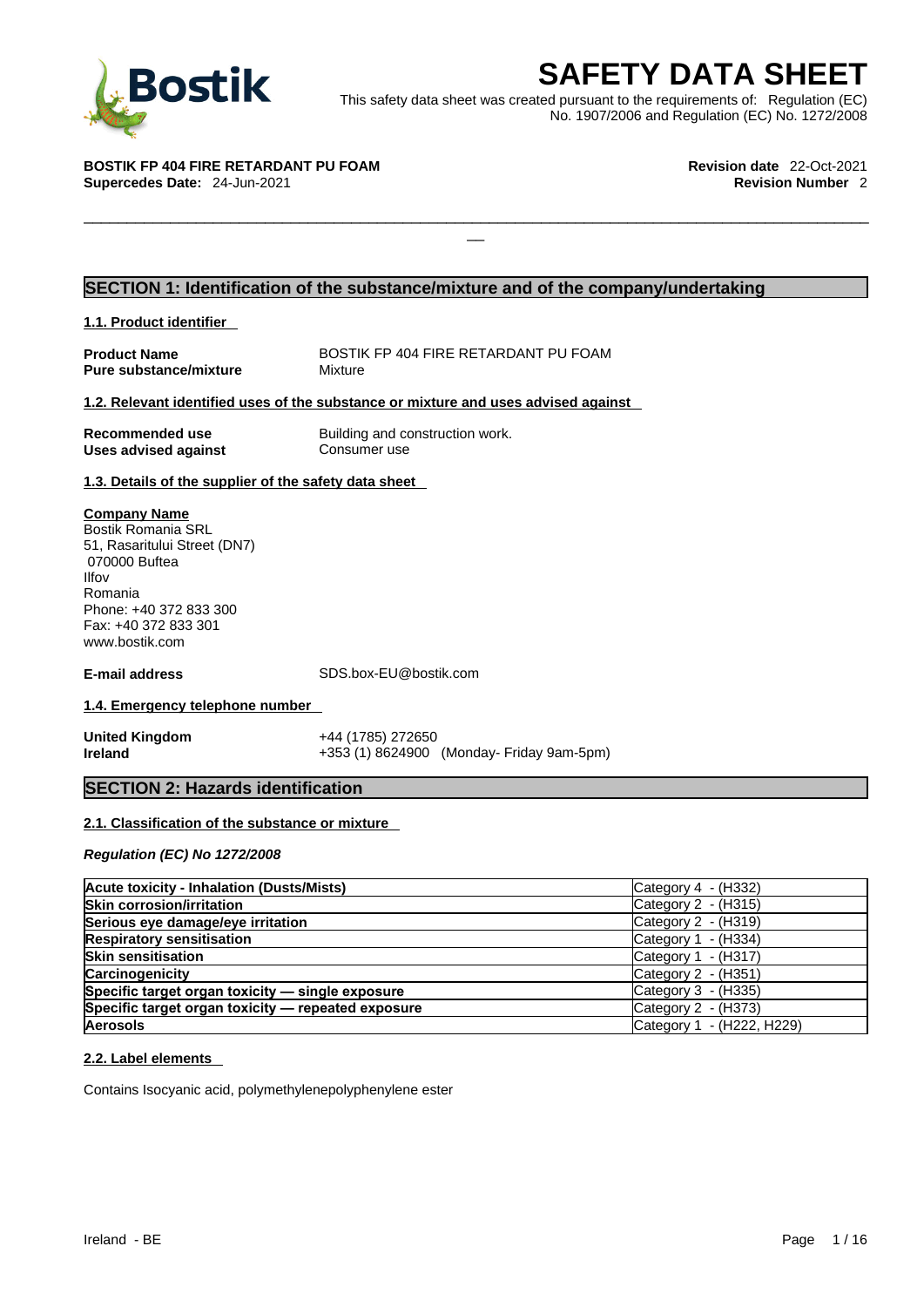\_\_\_\_\_\_\_\_\_\_\_\_\_\_\_\_\_\_\_\_\_\_\_\_\_\_\_\_\_\_\_\_\_\_\_\_\_\_\_\_\_\_\_\_\_\_\_\_\_\_\_\_\_\_\_\_\_\_\_\_\_\_\_\_\_\_\_\_\_\_\_\_\_\_\_\_\_\_\_\_\_\_\_\_\_\_\_\_\_\_\_

**Supercedes Date:** 24-Jun-2021 **Revision Number** 2



**Signal word** Danger

### **Hazard statements**

- H315 Causes skin irritation.
- H317 May cause an allergic skin reaction.
- H319 Causes serious eye irritation.
- H332 Harmful if inhaled.
- H334 May cause allergy or asthma symptoms or breathing difficulties if inhaled.
- H335 May cause respiratory irritation.
- H351 Suspected of causing cancer.
- H373 May cause damage to organs through prolonged or repeated exposure.
- H222 Extremely flammable aerosol.
- H229 Pressurised container: May burst if heated.

### **Precautionary Statements - EU (§28, 1272/2008)**

- P210 Keep away from heat, hot surfaces, sparks, open flames and other ignition sources. No smoking
- P211 Do not spray on an open flame or other ignition source
- P251 Do not pierce or burn, even after use
- P260 Do not breathe mist/vapours/spray

P280 - Wear protective gloves/protective clothing/eye protection/face protection

- P342 + P311 If experiencing respiratory symptoms: Call a POISON CENTER or doctor
- P410 + P412 Protect from sunlight. Do not expose to temperatures exceeding 50 °C/122 °F
- P301 + P310 IF SWALLOWED: Immediately call a POISON CENTER or doctor
- P331 Do NOT induce vomiting
- P302 + P352 IF ON SKIN: Wash with plenty of water and soap
- P304 + P340 IF INHALED: Remove person to fresh air and keep comfortable for breathing

P305 + P351 + P338 - IF IN EYES: Rinse cautiously with water for several minutes. Remove contact lenses, if present and easy to do. Continue rinsing

### **Special provisions concerning the labelling of certain mixtures**

Reserved for industrial and professional use. Persons already sensitised to diisocyanates may develop allergic reactions when using this product. Persons suffering from asthma, eczema or skin problems should avoid contact, including dermal contact, with this product. This product should not be used under conditions of poor ventilation unless a protective mask with an appropriate gas filter (i.e. Type A1 according to standard EN 14387) is used. As from 24 August 2023 adequate training is required before industrial or professional use.

### **Additional information**

This product requires tactile warnings if supplied to the general public.

### **2.3. Other hazards**

Pressurized container: Do not pierce or burn, even after use. During transportation by car the cans should stand upright in the cargo space. In case of insufficient ventilation and/or through use, the formation of a explosive/highly flammable mixture is possible. The mentioned hazards are valid for the non-reacted content of the can or of the fresh foam.When foaming the propellants are highly flammable. May be harmful if swallowed.

### **PBT & vPvB**

This mixture contains no substance considered to be persistent, bioaccumulating or toxic (PBT). This mixture contains no substance considered to be very persistent nor very bioaccumulating (vPvB).

### **SECTION 3: Composition/information on ingredients**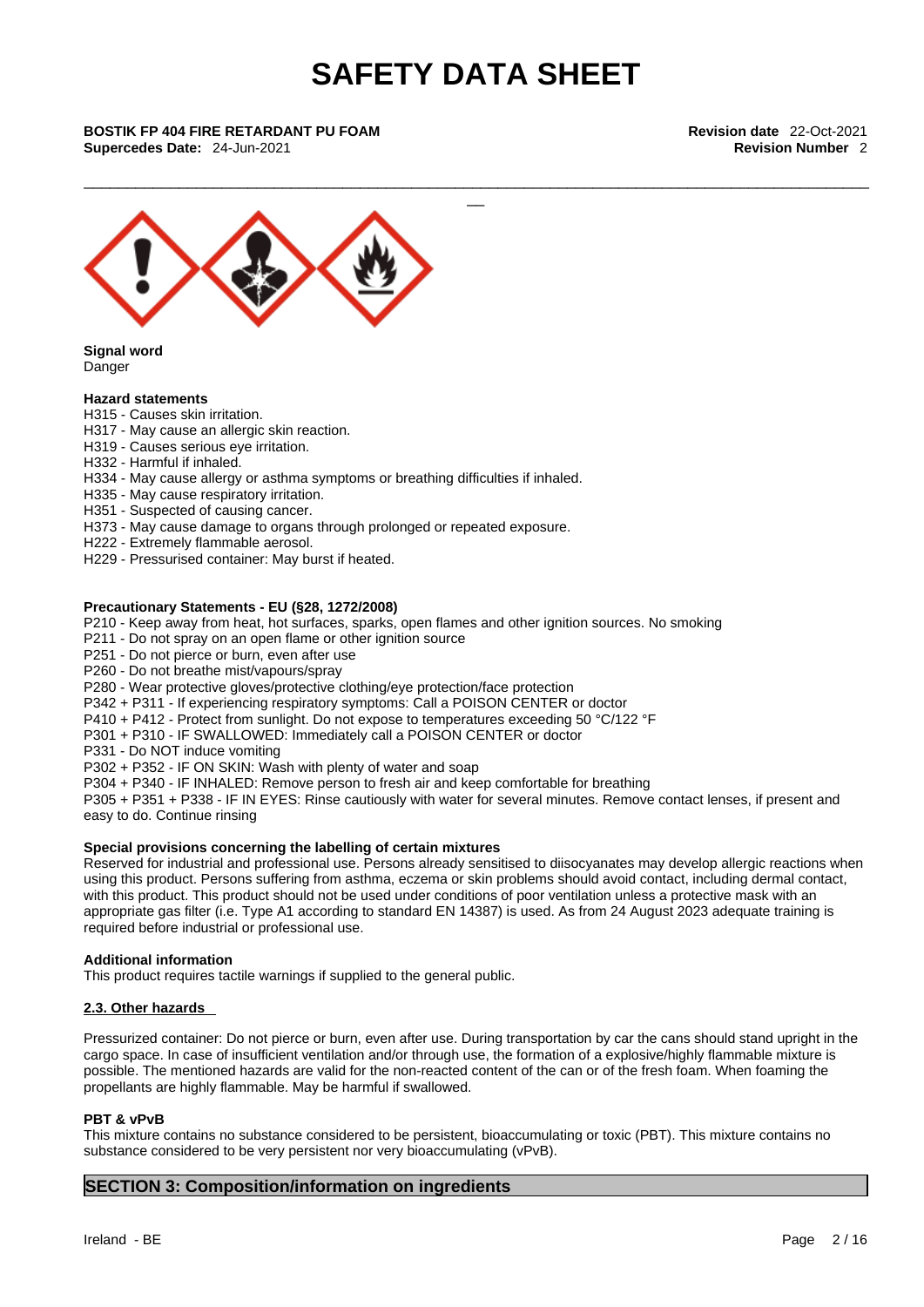\_\_\_\_\_\_\_\_\_\_\_\_\_\_\_\_\_\_\_\_\_\_\_\_\_\_\_\_\_\_\_\_\_\_\_\_\_\_\_\_\_\_\_\_\_\_\_\_\_\_\_\_\_\_\_\_\_\_\_\_\_\_\_\_\_\_\_\_\_\_\_\_\_\_\_\_\_\_\_\_\_\_\_\_\_\_\_\_\_\_\_

### **3.1 Substances**

Not applicable

### **3.2 Mixtures**

| <b>Chemical name</b>                                                     | <b>EC No</b> | <b>CAS No</b>    | Weight-%  | <b>Classification</b>                                                                                                                                                                                       | <b>Specific</b>                                                                                   | <b>REACH</b>              |
|--------------------------------------------------------------------------|--------------|------------------|-----------|-------------------------------------------------------------------------------------------------------------------------------------------------------------------------------------------------------------|---------------------------------------------------------------------------------------------------|---------------------------|
|                                                                          |              |                  |           | according to<br><b>Regulation (EC)</b><br>No. 1272/2008<br>[CLP]                                                                                                                                            | concentration limit<br>(SCL)                                                                      | registration<br>number    |
| Isocyanic acid,<br>polymethylenepolypheny<br>lene ester                  | 618-498-9    | 9016-87-9        | $40 - 80$ | STOT SE 3<br>(H335)<br>STOT RE <sub>2</sub><br>(H373)<br>Skin Irrit. 2<br>(H315)<br>Eye Irrit. 2<br>(H319)<br>Resp. Sens. 1<br>(H334)<br>Skin Sens. 1<br>(H317)<br>Carc. 2 (H351)<br>Acute Tox. 4<br>(H332) | STOT SE 3: C>=5%<br>Skin Irrit. 2: C>=5%<br>Eye Irrit. 2 :: C>=5%<br>Resp. Sens. 1:<br>$C = 0.1%$ | $[7]$                     |
| Phosphorous<br>oxychloride, reaction<br>products with propylene<br>oxide | 807-935-0    | 1244733-77-<br>4 | $10 - 20$ | Acute Tox. 4<br>(H302)                                                                                                                                                                                      |                                                                                                   | 01-2119486772-<br>26-XXXX |
| Dimethyl ether                                                           | 204-065-8    | 115-10-6         | $5 - 10$  | Flam. Gas 1<br>(H220)<br>Press. Gas                                                                                                                                                                         |                                                                                                   | 01-2119472128-<br>37-XXXX |
| Isobutane                                                                | 200-857-2    | 75-28-5          | $5 - 10$  | Flam. Gas 1<br>(H220)<br>Press. Gas                                                                                                                                                                         |                                                                                                   | 01-2119485395-<br>27-XXXX |
| Propane                                                                  | 200-827-9    | 74-98-6          | $1 - 2.5$ | Flam. Gas 1<br>(H220)<br>Press. Gas                                                                                                                                                                         |                                                                                                   | 01-2119486944-<br>21-XXXX |
| Halogenated<br>polyetherpolyol                                           | $\sim$       | 68441-62-3       | $1 - 2.5$ | Eye Irrit. 2<br>(H319)<br>Acute Tox. 4<br>(H302)                                                                                                                                                            |                                                                                                   | $[7]$                     |

NOTE [7] - No registration number is given for this substance because it is a polymer exempted from registration according to the provisions of Article 2(9) of REACH. All monomers or other substances within the polymer are registered or exempt from registration

### **Full text of H- and EUH-phrases: see section 16**

Note:  $\wedge$  indicates not classified, however, the substance is listed in section 3 as it has an OEL

This product does not contain candidate substances of very high concern at a concentration >=0.1% (Regulation (EC) No. 1907/2006 (REACH), Article 59)

### **SECTION 4: First aid measures**

### **4.1. Description of first aid measures**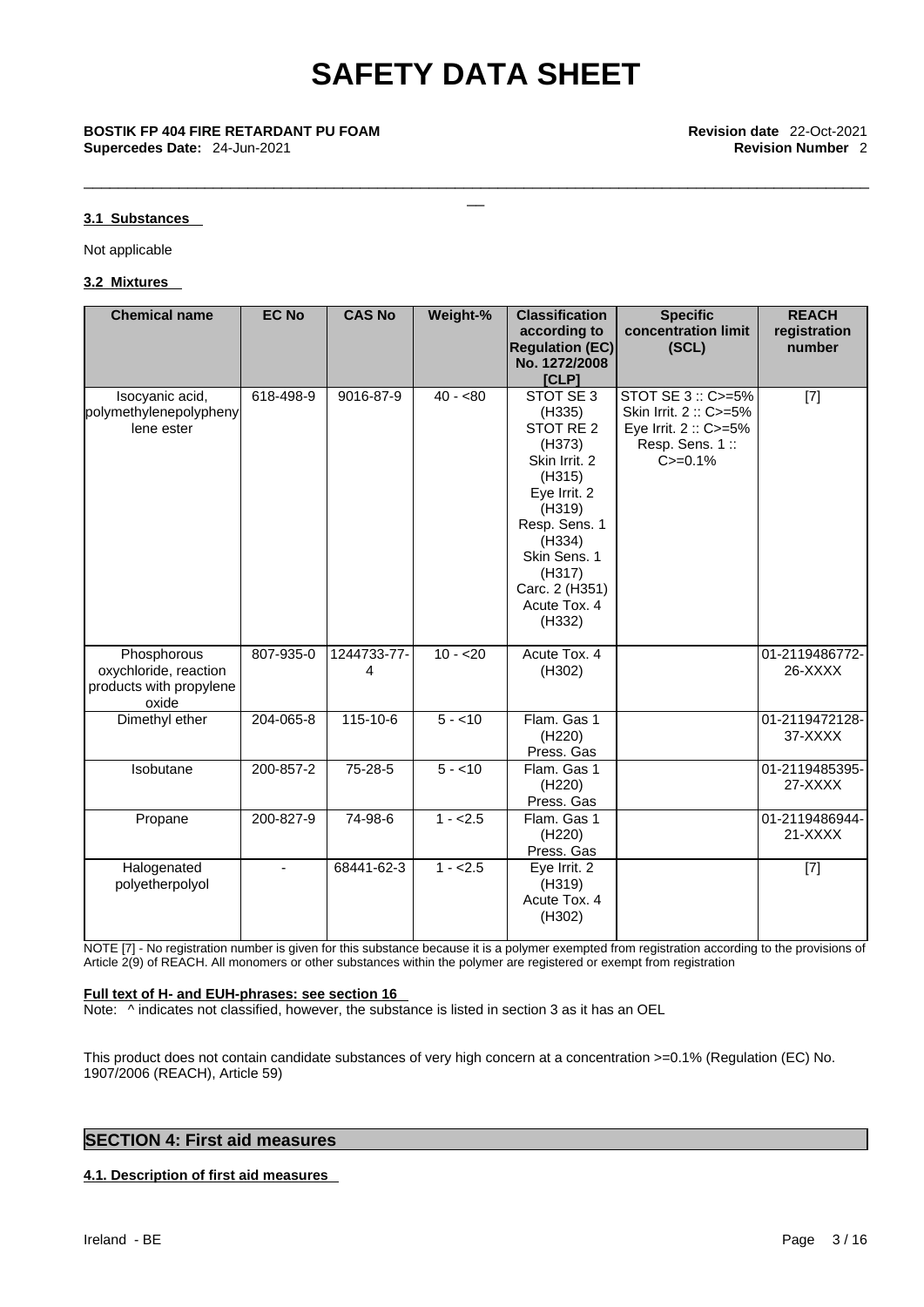| <b>BOSTIK FP 404 FIRE RETARDANT PU FOAM</b> | <b>Revision date</b> 22-Oct-2021 |
|---------------------------------------------|----------------------------------|
| <b>Supercedes Date: 24-Jun-2021</b>         | <b>Revision Number 2</b>         |

| <b>BOSTIK FP 404 FIRE RETARDANT PU FOAM</b><br>Supercedes Date: 24-Jun-2021 | Revision date 22-Oct-2021<br><b>Revision Number 2</b>                                                                                                                                                                                                                                                                                                                                                                                                                                                                                                          |
|-----------------------------------------------------------------------------|----------------------------------------------------------------------------------------------------------------------------------------------------------------------------------------------------------------------------------------------------------------------------------------------------------------------------------------------------------------------------------------------------------------------------------------------------------------------------------------------------------------------------------------------------------------|
| <b>General advice</b>                                                       | Show this safety data sheet to the doctor in attendance. IF exposed or concerned: Get<br>medical advice/attention.                                                                                                                                                                                                                                                                                                                                                                                                                                             |
| <b>Inhalation</b>                                                           | Remove to fresh air. May cause allergic respiratory reaction. If breathing has stopped,<br>give artificial respiration. Get medical attention immediately. Avoid direct contact with<br>skin. Use barrier to give mouth-to-mouth resuscitation. Get immediate medical<br>advice/attention.                                                                                                                                                                                                                                                                     |
| Eye contact                                                                 | Rinse immediately with plenty of water, also under the eyelids, for at least 15 minutes.<br>Remove contact lenses, if present and easy to do. Continue rinsing. Keep eye wide open<br>while rinsing. Do not rub affected area. Get medical attention if irritation develops and<br>persists.                                                                                                                                                                                                                                                                   |
| <b>Skin contact</b>                                                         | May cause an allergic skin reaction. In the case of skin irritation or allergic reactions see<br>a doctor. Wash off immediately with soap and plenty of water for at least 15 minutes. Do<br>not use solvents or thinners to dissolve the material.                                                                                                                                                                                                                                                                                                            |
| Ingestion                                                                   | May produce an allergic reaction. Do NOT induce vomiting. Rinse mouth. Never give<br>anything by mouth to an unconscious person. Get immediate medical advice/attention.                                                                                                                                                                                                                                                                                                                                                                                       |
| Self-protection of the first aider                                          | Remove all sources of ignition. Ensure that medical personnel are aware of the<br>material(s) involved, take precautions to protect themselves and prevent spread of<br>contamination. Avoid contact with skin, eyes or clothing. Avoid direct contact with skin.<br>Use barrier to give mouth-to-mouth resuscitation. Use personal protective equipment as<br>required. See section 8 for more information. Avoid breathing vapours or mists.                                                                                                                 |
| 4.2. Most important symptoms and effects, both acute and delayed            |                                                                                                                                                                                                                                                                                                                                                                                                                                                                                                                                                                |
| <b>Symptoms</b>                                                             | May cause allergy or asthma symptoms or breathing difficulties if inhaled. Coughing and/<br>or wheezing. Itching. Rashes. Hives. May cause redness and tearing of the eyes.<br>Burning sensation. Difficulty in breathing.                                                                                                                                                                                                                                                                                                                                     |
|                                                                             | 4.3. Indication of any immediate medical attention and special treatment needed                                                                                                                                                                                                                                                                                                                                                                                                                                                                                |
| Note to doctors                                                             | May cause sensitisation in susceptible persons. Treat symptomatically.                                                                                                                                                                                                                                                                                                                                                                                                                                                                                         |
| <b>SECTION 5: Firefighting measures</b>                                     |                                                                                                                                                                                                                                                                                                                                                                                                                                                                                                                                                                |
| 5.1. Extinguishing media                                                    |                                                                                                                                                                                                                                                                                                                                                                                                                                                                                                                                                                |
| <b>Suitable Extinguishing Media</b>                                         | Dry chemical. Carbon dioxide (CO2). Water spray.                                                                                                                                                                                                                                                                                                                                                                                                                                                                                                               |
| Unsuitable extinguishing media                                              | Full water jet. DO NOT EXTINGUISH A LEAKING GAS FIRE UNLESS LEAK CAN BE<br>STOPPED.                                                                                                                                                                                                                                                                                                                                                                                                                                                                            |
| 5.2. Special hazards arising from the substance or mixture                  |                                                                                                                                                                                                                                                                                                                                                                                                                                                                                                                                                                |
| Specific hazards arising from the<br>chemical                               | Risk of ignition. Keep product and empty container away from heat and sources of<br>ignition. In the event of fire, cool tanks with water spray. Fire residues and contaminated<br>fire extinguishing water must be disposed of in accordance with local regulations.<br>Cylinders may rupture under extreme heat. Damaged cylinders should be handled only<br>by specialists. Containers may explode when heated. Product is or contains a sensitiser.<br>May cause sensitisation by inhalation and skin contact. May cause sensitisation by skin<br>contact. |
| <b>Hazardous combustion products</b>                                        | Carbon oxides. Carbon monoxide. Carbon dioxide (CO2). Nitrogen oxides (NOx).<br>Hydrogen cyanide. Isocyanates.                                                                                                                                                                                                                                                                                                                                                                                                                                                 |
| 5.3. Advice for firefighters                                                |                                                                                                                                                                                                                                                                                                                                                                                                                                                                                                                                                                |
|                                                                             | Special protective equipment and Firefighters should wear self-contained breathing apparatus and full firefighting turnout                                                                                                                                                                                                                                                                                                                                                                                                                                     |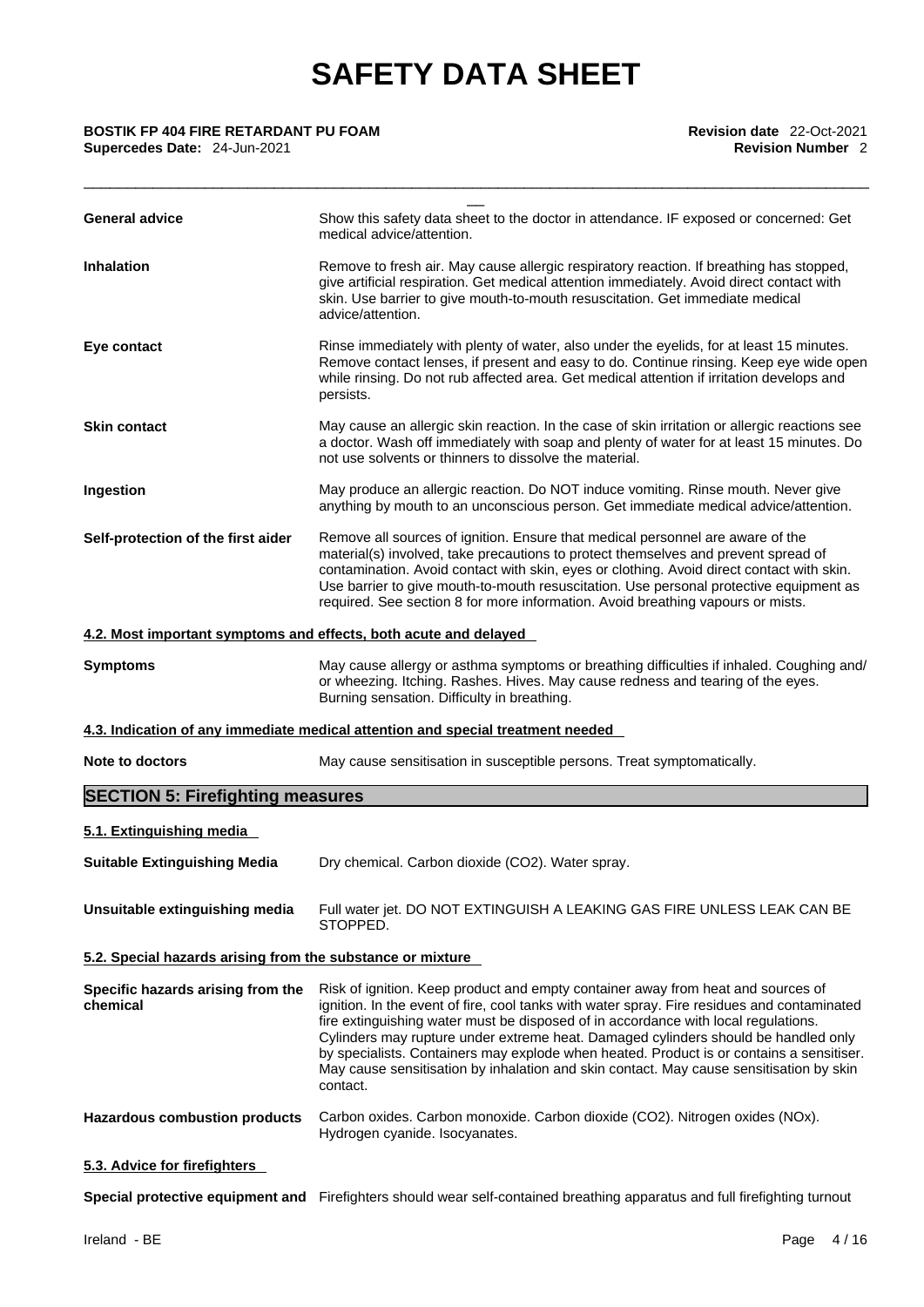\_\_\_\_\_\_\_\_\_\_\_\_\_\_\_\_\_\_\_\_\_\_\_\_\_\_\_\_\_\_\_\_\_\_\_\_\_\_\_\_\_\_\_\_\_\_\_\_\_\_\_\_\_\_\_\_\_\_\_\_\_\_\_\_\_\_\_\_\_\_\_\_\_\_\_\_\_\_\_\_\_\_\_\_\_\_\_\_\_\_\_

**Supercedes Date:** 24-Jun-2021 **Revision Number** 2

**precautions for fire-fighters** gear. Use personal protection equipment. **SECTION 6: Accidental release measures 6.1. Personal precautions, protective equipment and emergency procedures Personal precautions** Evacuate personnel to safe areas. Use personal protective equipment as required. See section 8 for more information. Avoid contact with skin, eyes or clothing. Ensure adequate ventilation. Keep people away from and upwind of spill/leak. ELIMINATE all ignition sources (no smoking, flares, sparks or flames in immediate area). Take precautionary measures against static discharges. Avoid breathing dust/fume/gas/mist/vapours/spray. Avoid breathing vapours or mists. **Other information** Ventilate the area. Refer to protective measures listed in Sections 7 and 8. **For emergency responders** Use personal protection recommended in Section 8. **6.2. Environmental precautions Environmental precautions** Refer to protective measures listed in Sections 7 and 8. Prevent further leakage or spillage if safe to do so. Prevent product from entering drains. **6.3. Methods and material for containment and cleaning up Methods for containment** Keep out of drains, sewers, ditches and waterways.Stop leak if you can do it without risk. A vapour suppressing foam may be used to reduce vapours. Dyke far ahead of spill to collect run-off water. Flood with water to complete polymerization and scrape off floor. **Methods for cleaning up** Take precautionary measures against static discharges. Dam up. Soak up with inert absorbent material. Pick up and transfer to properly labelled containers. **Prevention of secondary hazards** Clean contaminated objects and areas thoroughly observing environmental regulations. **6.4. Reference to other sections Reference to other sections** See section 8 for more information. See section 13 for more information. **SECTION 7: Handling and storage 7.1. Precautions for safe handling** 

**Advice on safe handling** Use personal protection equipment. Keep away from heat, hot surfaces, sparks, open flames and other ignition sources. No smoking. Do not spray on an open flame or other ignition source. Take necessary action to avoid static electricity discharge (which might cause ignition of organic vapours). Use spark-proof tools and explosion-proof equipment. Handle product only in closed system or provide appropriate exhaust ventilation. Keep in an area equipped with sprinklers. Do not puncture or incinerate cans. Contents under pressure. In case of rupture. Avoid breathing vapours or mists. Handle in accordance with good industrial hygiene and safety practice. Avoid contact with skin, eyes or clothing. Provide extract ventilation to points where emissions occur. In case of insufficient ventilation, wear suitable respiratory equipment. Do not eat, drink or smoke when using this product. Remove contaminated clothing and shoes. Take off contaminated clothing and wash it before reuse. **General hygiene considerations** Do not eat, drink or smoke when using this product. Contaminated work clothing should not be allowed out of the workplace. Regular cleaning of equipment, work area and clothing is recommended. Wash hands before breaks and immediately after handling the product. Avoid contact with skin, eyes or clothing. Wear suitable gloves and eye/face protection. Remove and wash contaminated clothing and gloves, including the inside, before re-use.

**7.2. Conditions for safe storage, including any incompatibilities**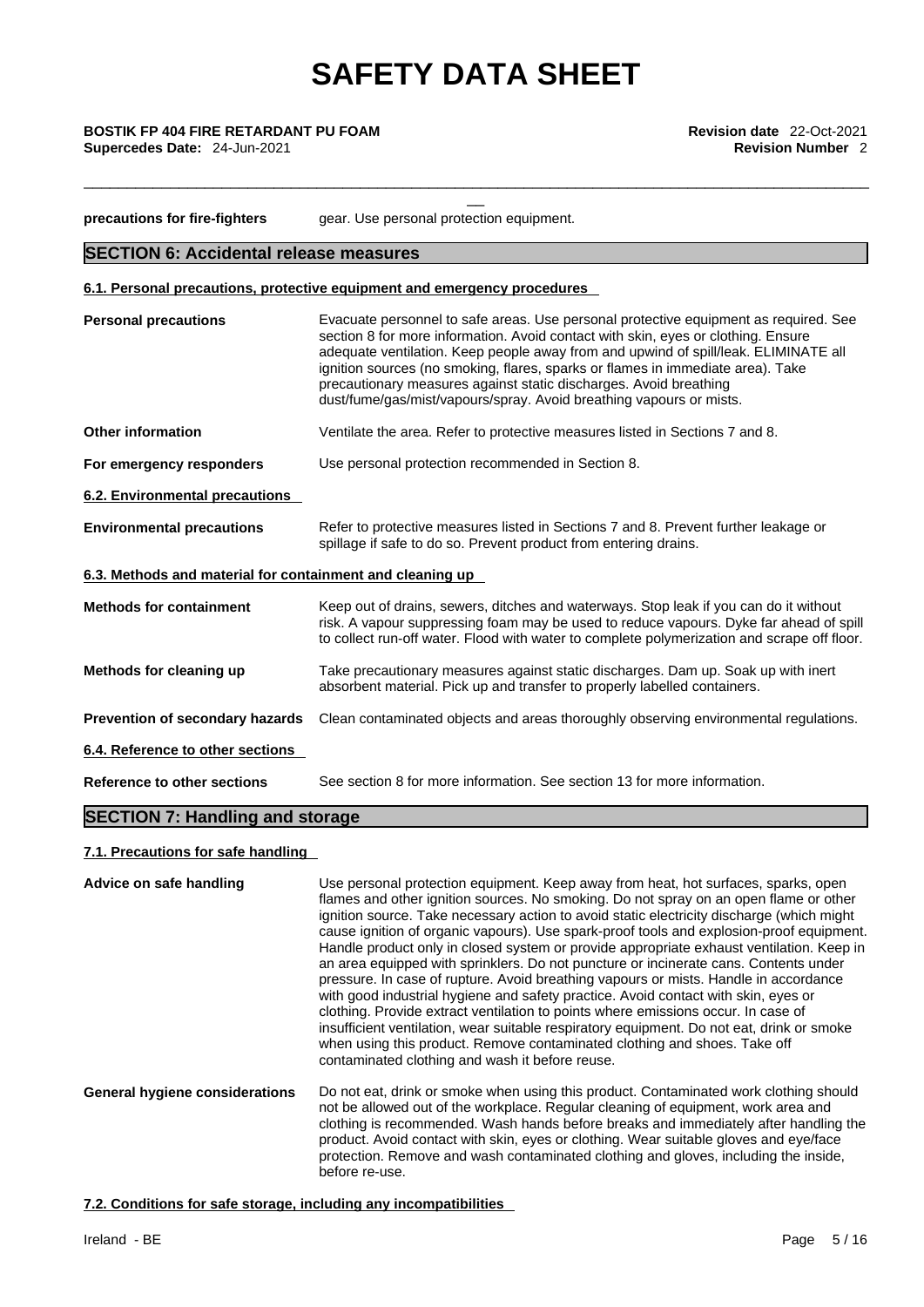\_\_\_\_\_\_\_\_\_\_\_\_\_\_\_\_\_\_\_\_\_\_\_\_\_\_\_\_\_\_\_\_\_\_\_\_\_\_\_\_\_\_\_\_\_\_\_\_\_\_\_\_\_\_\_\_\_\_\_\_\_\_\_\_\_\_\_\_\_\_\_\_\_\_\_\_\_\_\_\_\_\_\_\_\_\_\_\_\_\_\_

**Storage Conditions** Protect from sunlight. Keep away from heat, sparks, flame and other sources of ignition (i.e., pilot lights, electric motors and static electricity). Keep in properly labelled containers. Do not store near combustible materials. Keep in an area equipped with sprinklers. Store in accordance with the particular national regulations. Store in accordance with local regulations. Store in a cool, dry area away from potential sources of heat, open flames, sunlight or other chemicals. Store locked up. Keep out of the reach of children. Keep/store only in original container. Store in a dry place. Store in a closed container.

### **7.3. Specific end use(s)**

### **Specific use(s)**

Building and construction work.

**Risk Management Methods (RMM)** The information required is contained in this Safety Data Sheet.

**Other information** Observe technical data sheet.

### **SECTION 8: Exposure controls/personal protection**

### **8.1. Control parameters**

### **Exposure Limits**

| <b>Chemical name</b>                             | <b>European Union</b>       | <b>Ireland</b>                       | <b>United Kingdom</b>                |
|--------------------------------------------------|-----------------------------|--------------------------------------|--------------------------------------|
| Isocyanic acid, polymethylenepolyphenylene ester |                             | TWA: 0.005 ppm                       | TWA: $0.02 \text{ mg/m}^3$           |
| 9016-87-9                                        |                             | TWA: $0.02 \text{ mg/m}^3$           | STEL: 0.07 mg/m <sup>3</sup> SEN; as |
|                                                  |                             | STEL: 0.015 ppm STEL:                | -NCO                                 |
|                                                  |                             | $0.07 \text{ mg/m}^3$ (CAS 101-68-8) |                                      |
| Dimethyl ether                                   | TWA: 1000 ppm               | TWA: 1000 ppm                        | TWA: 400 ppm                         |
| 115-10-6                                         | TWA: 1920 mg/m <sup>3</sup> | TWA: 1920 mg/m <sup>3</sup>          | TWA: 766 mg/m $3$                    |
|                                                  |                             | STEL: 3000 ppm                       | STEL: 500 ppm                        |
|                                                  |                             | STEL: 5760 mg/m <sup>3</sup>         | STEL: 958 mg/m <sup>3</sup>          |
| Isobutane                                        |                             | TWA: 1000 ppm (8hr)                  |                                      |
| 75-28-5                                          |                             | STEL: 1000 ppm                       |                                      |
| Propane                                          |                             | STEL: 3000 ppm                       |                                      |
| 74-98-6                                          |                             |                                      |                                      |
| Diethylene Glycol                                |                             | TWA: 23 ppm                          | TWA: 23 ppm                          |
| 111-46-6                                         |                             | TWA: $100 \text{ mg/m}^3$            | TWA: $101 \text{ mg/m}^3$            |
|                                                  |                             | STEL: 69 ppm                         | STEL: 69 ppm                         |
|                                                  |                             | STEL: 300 mg/m <sup>3</sup>          | STEL: 303 mg/m <sup>3</sup>          |

### **Derived No Effect Level (DNEL)** No information available

| <b>Derived No Effect Level (DNEL)</b>                                          |                |                                   |               |
|--------------------------------------------------------------------------------|----------------|-----------------------------------|---------------|
| Phosphorous oxychloride, reaction products with propylene oxide (1244733-77-4) |                |                                   |               |
| Type                                                                           | Exposure route | Derived No Effect Level<br>(DNEL) | Safety factor |
| worker<br>Long term<br>Systemic health effects                                 | Inhalation     | $8.2 \text{ mg/m}^3$              |               |
| worker<br>Short term<br>Systemic health effects                                | Inhalation     | $22.6$ mg/m <sup>3</sup>          |               |
| worker<br>Long term<br>Systemic health effects                                 | <b>IDermal</b> | $2.91$ mg/kg bw/d                 |               |

| Dimethyl ether (115-10-6) |                        |                                   |                      |
|---------------------------|------------------------|-----------------------------------|----------------------|
| <b>Type</b>               | <b>L</b> xposure route | Derived No Effect Level<br>(DNEL) | <b>Safety factor</b> |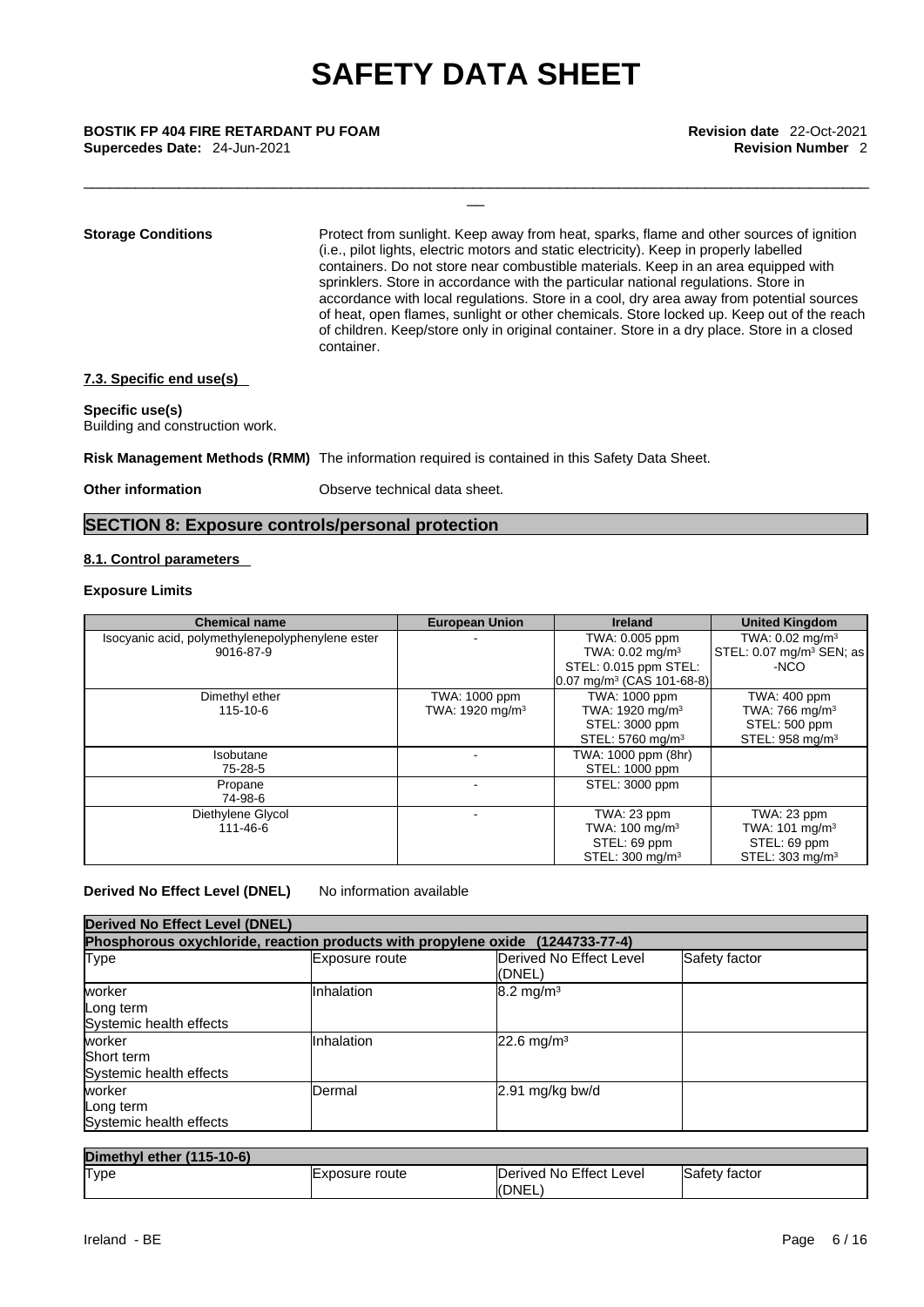\_\_\_\_\_\_\_\_\_\_\_\_\_\_\_\_\_\_\_\_\_\_\_\_\_\_\_\_\_\_\_\_\_\_\_\_\_\_\_\_\_\_\_\_\_\_\_\_\_\_\_\_\_\_\_\_\_\_\_\_\_\_\_\_\_\_\_\_\_\_\_\_\_\_\_\_\_\_\_\_\_\_\_\_\_\_\_\_\_\_\_

Long term Systemic health effects **Systemic** health effects

**Supercedes Date:** 24-Jun-2021 **Revision Number** 2

| worker                                   | Inhalation     | 1894 mg/m <sup>3</sup>  |               |
|------------------------------------------|----------------|-------------------------|---------------|
| Long term                                |                |                         |               |
| Systemic health effects                  |                |                         |               |
|                                          |                |                         |               |
| Halogenated polyetherpolyol (68441-62-3) |                |                         |               |
| <b>Type</b>                              | Exposure route | Derived No Effect Level | Safety factor |
|                                          |                | (DNEL)                  |               |
| worker                                   | Inhalation     | $6 \text{ mg/m}^3$      |               |
| Long term                                |                |                         |               |
| Systemic health effects                  |                |                         |               |
| worker                                   | Dermal         | 0.87 mg/kg bw/d         |               |

| <b>Derived No Effect Level (DNEL)</b>                                          |                |                                   |               |
|--------------------------------------------------------------------------------|----------------|-----------------------------------|---------------|
| Phosphorous oxychloride, reaction products with propylene oxide (1244733-77-4) |                |                                   |               |
| <b>Type</b>                                                                    | Exposure route | Derived No Effect Level<br>(DNEL) | Safety factor |
| Consumer<br>Long term<br>Systemic health effects                               | Inhalation     | 1.45 mg/m <sup>3</sup>            |               |
| Consumer<br>Short term<br>Systemic health effects                              | Inhalation     | 5.6 mg/ $m3$                      |               |
| Consumer<br>Long term<br>Systemic health effects                               | Dermal         | 1.04 mg/kg bw/d                   |               |
| Consumer<br>Long term<br>Systemic health effects                               | Oral           | 0.52 mg/kg bw/d                   |               |
| Consumer<br>Short term<br>Systemic health effects                              | <b>Oral</b>    | 2 mg/kg bw/d                      |               |

| Dimethyl ether (115-10-6) |                |                                    |               |
|---------------------------|----------------|------------------------------------|---------------|
| Type                      | Exposure route | Derived No Effect Level<br>((DNEL) | Safety factor |
| Consumer                  | IInhalation    | $471$ mg/m <sup>3</sup>            |               |
| Long term                 |                |                                    |               |
| Systemic health effects   |                |                                    |               |

| Halogenated polyetherpolyol (68441-62-3)         |                   |                                    |               |
|--------------------------------------------------|-------------------|------------------------------------|---------------|
| Type                                             | Exposure route    | Derived No Effect Level<br>l(DNEL) | Safety factor |
| Consumer<br>Long term<br>Systemic health effects | <b>Inhalation</b> | $1.5 \text{ mg/m}^3$               |               |
| Consumer<br>Long term<br>Systemic health effects | Dermal            | $0.435$ mg/kg bw/d                 |               |

**Predicted No Effect Concentration** No information available. **(PNEC)** 

| <b>Predicted No Effect Concentration (PNEC)</b>                                |                                                 |
|--------------------------------------------------------------------------------|-------------------------------------------------|
| Phosphorous oxychloride, reaction products with propylene oxide (1244733-77-4) |                                                 |
| Environmental compartment                                                      | <b>Predicted No Effect Concentration (PNEC)</b> |
| Freshwater                                                                     | $0.32 \text{ ma/l}$                             |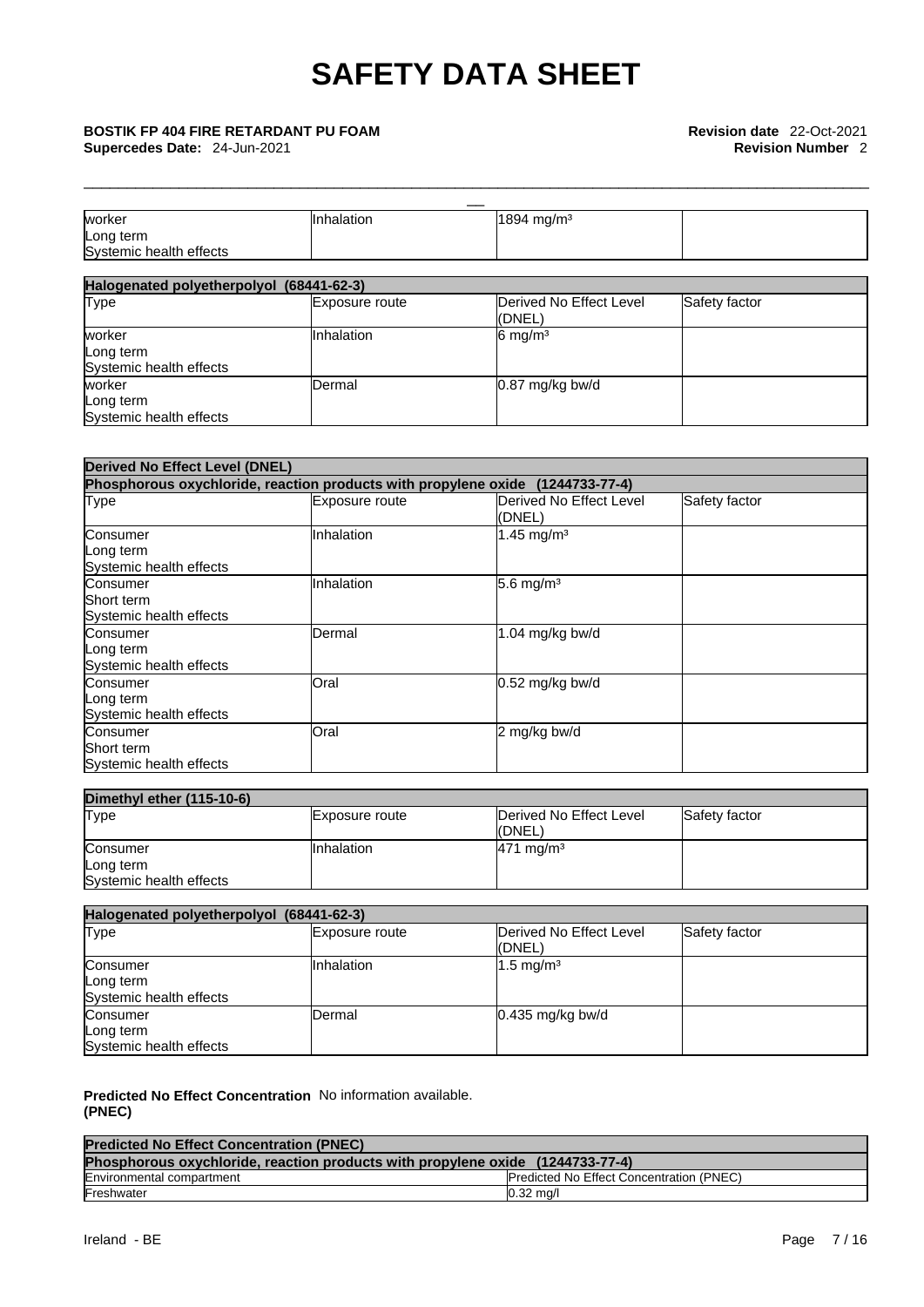\_\_\_\_\_\_\_\_\_\_\_\_\_\_\_\_\_\_\_\_\_\_\_\_\_\_\_\_\_\_\_\_\_\_\_\_\_\_\_\_\_\_\_\_\_\_\_\_\_\_\_\_\_\_\_\_\_\_\_\_\_\_\_\_\_\_\_\_\_\_\_\_\_\_\_\_\_\_\_\_\_\_\_\_\_\_\_\_\_\_\_

| Marine water                                              |                                            | $0.032$ mg/l                                                                                                                                                                                                                                                                                                                                                    |  |  |
|-----------------------------------------------------------|--------------------------------------------|-----------------------------------------------------------------------------------------------------------------------------------------------------------------------------------------------------------------------------------------------------------------------------------------------------------------------------------------------------------------|--|--|
| Sewage treatment plant                                    |                                            | 19.1 ma/l                                                                                                                                                                                                                                                                                                                                                       |  |  |
| Freshwater sediment                                       |                                            | 11.5 mg/kg dry weight                                                                                                                                                                                                                                                                                                                                           |  |  |
| Marine sediment                                           |                                            | 1.15 mg/kg dry weight                                                                                                                                                                                                                                                                                                                                           |  |  |
| Soil                                                      |                                            | 0.34 mg/kg dry weight                                                                                                                                                                                                                                                                                                                                           |  |  |
|                                                           |                                            |                                                                                                                                                                                                                                                                                                                                                                 |  |  |
| Dimethyl ether (115-10-6)                                 |                                            |                                                                                                                                                                                                                                                                                                                                                                 |  |  |
| Environmental compartment                                 |                                            | Predicted No Effect Concentration (PNEC)                                                                                                                                                                                                                                                                                                                        |  |  |
| Freshwater                                                |                                            | $0.155$ mg/l                                                                                                                                                                                                                                                                                                                                                    |  |  |
| Marine water                                              |                                            | $0.016$ mg/l                                                                                                                                                                                                                                                                                                                                                    |  |  |
| Microorganisms in sewage treatment                        |                                            | 160 mg/l                                                                                                                                                                                                                                                                                                                                                        |  |  |
| Freshwater sediment                                       |                                            | 0.681 mg/kg dry weight                                                                                                                                                                                                                                                                                                                                          |  |  |
| Soil                                                      |                                            | 0.45 mg/kg dry weight                                                                                                                                                                                                                                                                                                                                           |  |  |
|                                                           | exhausted directly at the point of origin. |                                                                                                                                                                                                                                                                                                                                                                 |  |  |
| Personal protective equipment                             |                                            |                                                                                                                                                                                                                                                                                                                                                                 |  |  |
| <b>Eye/face protection</b>                                | standard EN 166                            | Wear safety glasses with side shields (or goggles). Eye protection must conform to                                                                                                                                                                                                                                                                              |  |  |
| <b>Hand protection</b>                                    | to standard EN 374                         | Wear suitable gloves. Glove thickness > 0.7mm. Butyl rubber. Nitrile rubber. The<br>breakthrough time for the mentioned glove material is in general greater than 480 min.<br>Ensure that the breakthrough time of the glove material is not exceeded. Refer to glove<br>supplier for information on breakthrough time for specific gloves. Gloves must conform |  |  |
| Skin and body protection<br><b>Respiratory protection</b> |                                            | Wear appropriate personal protective clothing to prevent skin contact.<br>Ensure adequate respiratory protection during spray applications. In case of insufficient<br>ventilation, wear suitable respiratory equipment.                                                                                                                                        |  |  |
| Recommended filter type:                                  | to EN 140 with Type A filter or better.    | Organic gases and vapours filter conforming to EN 14387. Wear a respirator conforming                                                                                                                                                                                                                                                                           |  |  |
|                                                           |                                            |                                                                                                                                                                                                                                                                                                                                                                 |  |  |

**Environmental exposure controls** No information available.

## **SECTION 9: Physical and chemical properties**

### **9.1. Information on basic physical and chemical properties**

| <b>Physical state</b><br>Appearance<br><b>Colour</b><br>Odour<br><b>Odour threshold</b> | Liquid<br>Foam<br>Yellow<br>Slight Characteristic<br>No information available |                                   |
|-----------------------------------------------------------------------------------------|-------------------------------------------------------------------------------|-----------------------------------|
| <b>Property</b>                                                                         | <b>Values</b>                                                                 | Remarks • Method                  |
| рH                                                                                      | No data available                                                             | Not applicable Insoluble in water |
| pH (as aqueous solution)                                                                | No data available                                                             |                                   |
| Melting point / freezing point                                                          | No data available                                                             |                                   |
| Initial boiling point and boiling                                                       | Not applicable, Aerosol.                                                      | Not applicable, Aerosol           |
| range<br><b>Flash point</b>                                                             | Not applicable, Aerosol.                                                      | Not applicable, Aerosol           |
| <b>Evaporation rate</b>                                                                 | No data available                                                             |                                   |
| <b>Flammability</b>                                                                     | Not applicable for liquids.                                                   |                                   |
| <b>Flammability Limit in Air</b>                                                        |                                                                               |                                   |
| Upper flammability or explosive 18.6<br>limits                                          |                                                                               |                                   |
| Lower flammability or explosive 1.7<br>limits                                           |                                                                               |                                   |
| Vapour pressure                                                                         | $6 - 6.5$                                                                     | bar $@23 °C$                      |
| <b>Relative vapour density</b>                                                          | No data available                                                             |                                   |
| <b>Relative density</b>                                                                 | No data available                                                             |                                   |
|                                                                                         |                                                                               |                                   |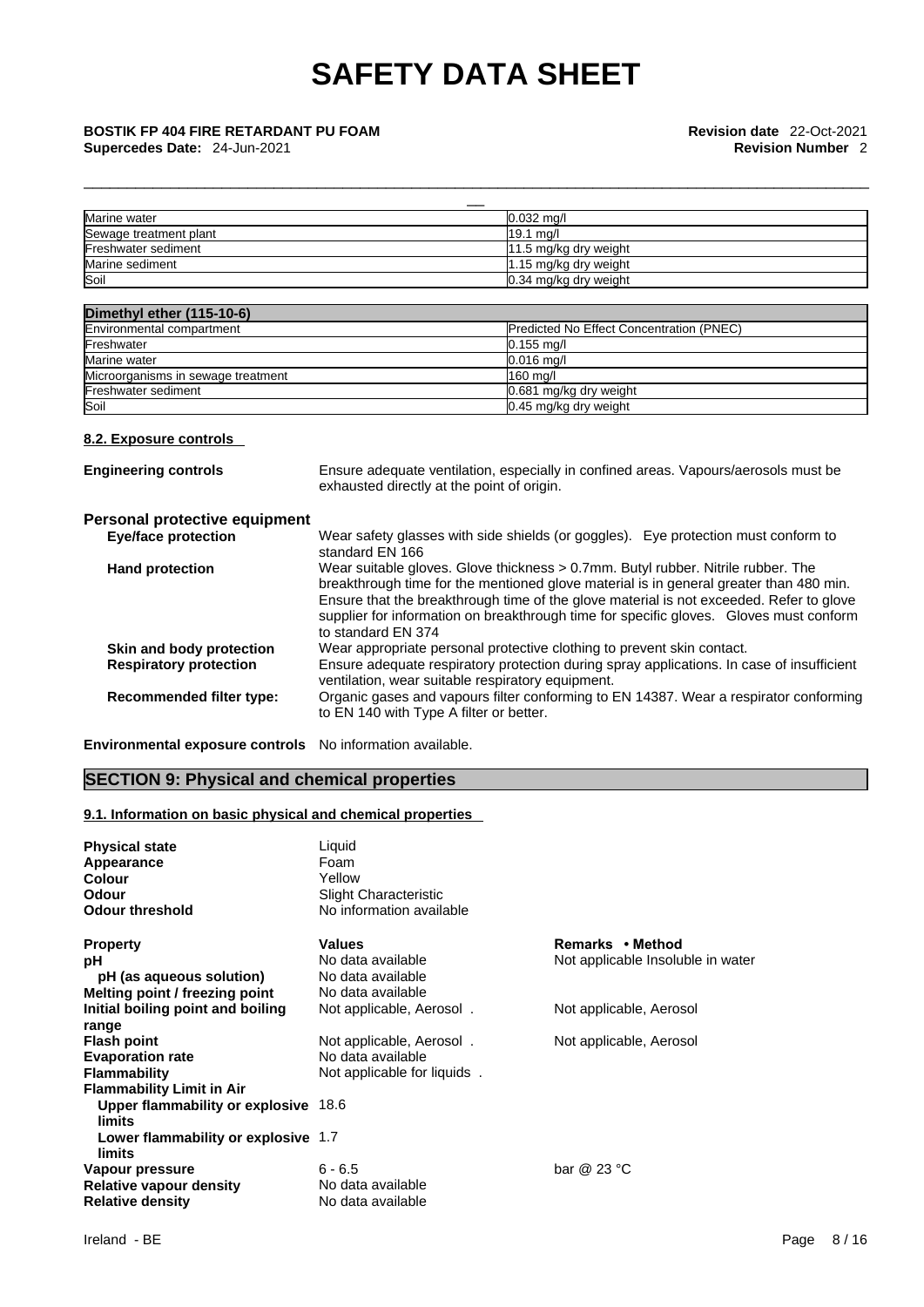## **Supercedes Date:** 24-Jun-2021 **Revision Number** 2

| <b>BOSTIK FP 404 FIRE RETARDANT PU FOAM</b><br>Supercedes Date: 24-Jun-2021                                                                                                                                                                                               |                                                                                                                                                                                             | Revision date 22-Oct-2021<br><b>Revision Number 2</b>                                                                                                                      |
|---------------------------------------------------------------------------------------------------------------------------------------------------------------------------------------------------------------------------------------------------------------------------|---------------------------------------------------------------------------------------------------------------------------------------------------------------------------------------------|----------------------------------------------------------------------------------------------------------------------------------------------------------------------------|
| <b>Water solubility</b><br>Solubility(ies)<br><b>Partition coefficient</b><br><b>Autoignition temperature</b><br><b>Decomposition temperature</b><br><b>Kinematic viscosity</b><br><b>Dynamic viscosity</b><br><b>Explosive properties</b><br><b>Oxidising properties</b> | Immiscible in water<br>No data available<br>No data available<br>No data available<br>No data available<br>No data available<br>No data available<br>No data available<br>No data available |                                                                                                                                                                            |
| 9.2. Other information<br>Solid content (%)<br><b>VOC Content (%)</b><br><b>Density</b><br>Minimum Ignition Temperature (°C) 235                                                                                                                                          | No information available<br>155.2 g/L<br>1.05 $g/cm^3$                                                                                                                                      | European directive n°2010/75/UE                                                                                                                                            |
| <b>SECTION 10: Stability and reactivity</b>                                                                                                                                                                                                                               |                                                                                                                                                                                             |                                                                                                                                                                            |
| 10.1. Reactivity                                                                                                                                                                                                                                                          |                                                                                                                                                                                             |                                                                                                                                                                            |
| <b>Reactivity</b>                                                                                                                                                                                                                                                         | No information available.                                                                                                                                                                   |                                                                                                                                                                            |
| 10.2. Chemical stability                                                                                                                                                                                                                                                  |                                                                                                                                                                                             |                                                                                                                                                                            |
| <b>Stability</b>                                                                                                                                                                                                                                                          | Stable under normal conditions.                                                                                                                                                             |                                                                                                                                                                            |
| <b>Explosion data</b>                                                                                                                                                                                                                                                     |                                                                                                                                                                                             |                                                                                                                                                                            |
| Sensitivity to mechanical<br>impact<br>Sensitivity to static discharge Yes.                                                                                                                                                                                               | None.                                                                                                                                                                                       |                                                                                                                                                                            |
| 10.3. Possibility of hazardous reactions                                                                                                                                                                                                                                  |                                                                                                                                                                                             |                                                                                                                                                                            |
| Possibility of hazardous reactions Heating causes rise in pressure with risk of bursting.                                                                                                                                                                                 |                                                                                                                                                                                             |                                                                                                                                                                            |
| 10.4. Conditions to avoid                                                                                                                                                                                                                                                 |                                                                                                                                                                                             |                                                                                                                                                                            |
| <b>Conditions to avoid</b>                                                                                                                                                                                                                                                | of temperature and direct sunlight.                                                                                                                                                         | Product cures with moisture. Heat, flames and sparks. Excessive heat. Protect from<br>moisture. Keep away from open flames, hot surfaces and sources of ignition. Extremes |
| 10.5. Incompatible materials                                                                                                                                                                                                                                              |                                                                                                                                                                                             |                                                                                                                                                                            |
| Incompatible materials                                                                                                                                                                                                                                                    | Incompatible with oxidising agents.                                                                                                                                                         | Strong acids. Strong bases. Strong oxidising agents. Water. Alcohols. Amines.                                                                                              |
| 10.6. Hazardous decomposition products                                                                                                                                                                                                                                    |                                                                                                                                                                                             |                                                                                                                                                                            |
| <b>Hazardous decomposition</b><br>products                                                                                                                                                                                                                                |                                                                                                                                                                                             | None under normal use conditions. Stable under recommended storage conditions.                                                                                             |
| <b>SECTION 11: Toxicological information</b>                                                                                                                                                                                                                              |                                                                                                                                                                                             |                                                                                                                                                                            |
| 11.1. Information on toxicological effects                                                                                                                                                                                                                                |                                                                                                                                                                                             |                                                                                                                                                                            |
|                                                                                                                                                                                                                                                                           |                                                                                                                                                                                             |                                                                                                                                                                            |

## **Information on likely routes of exposure**

### **Product Information**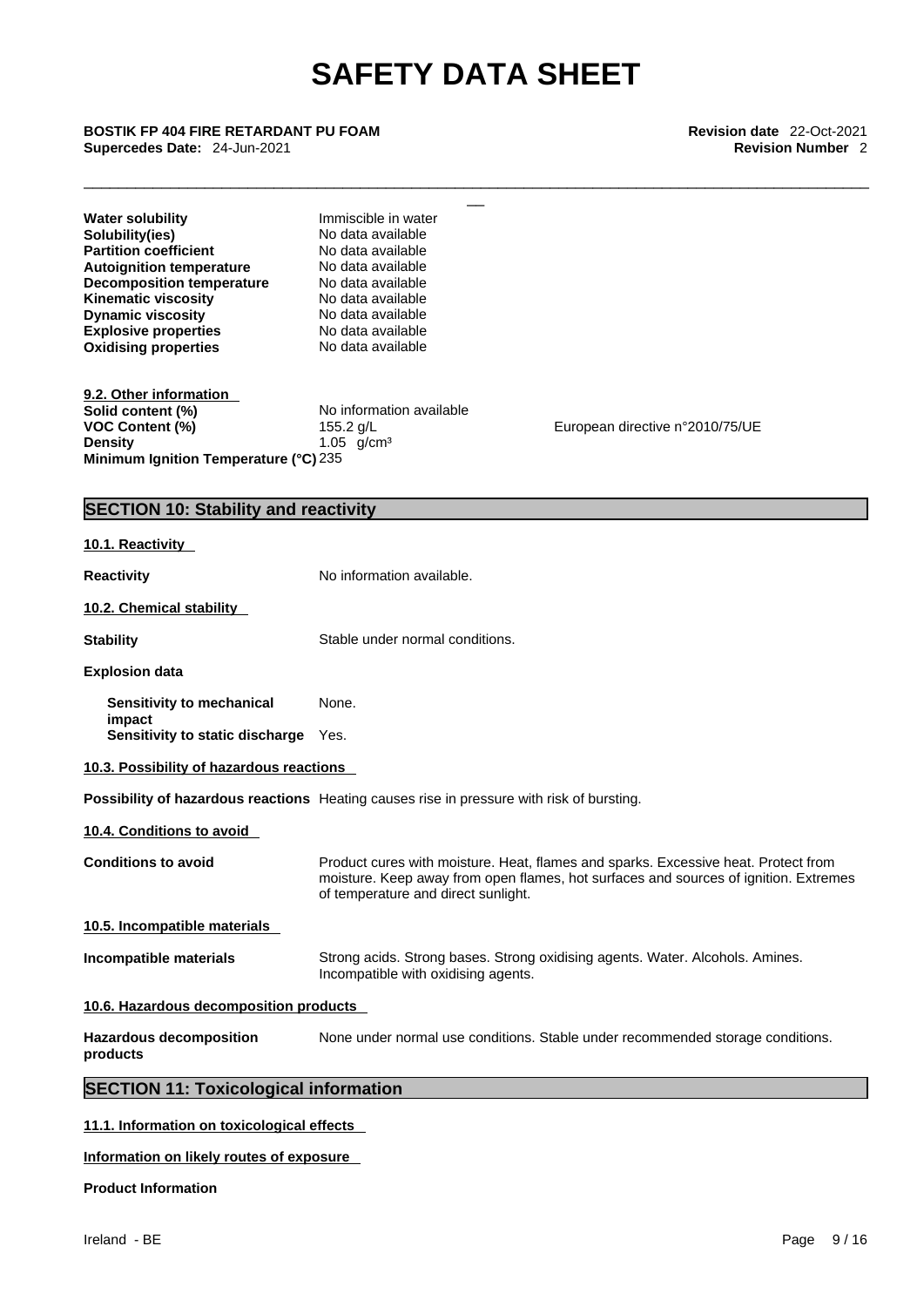| <b>Inhalation</b><br>Intentional misuse by deliberately concentrating and inhaling contents may be harmful or<br>fatal. Specific test data for the substance or mixture is not available. May cause<br>sensitisation in susceptible persons. (based on components). May cause irritation of<br>respiratory tract. Harmful by inhalation.<br>Specific test data for the substance or mixture is not available. Causes serious eye<br>Eye contact<br>irritation. (based on components). May cause redness, itching, and pain.<br>Specific test data for the substance or mixture is not available. Repeated or prolonged<br><b>Skin contact</b><br>skin contact may cause allergic reactions with susceptible persons. (based on<br>components). May cause sensitisation by skin contact. Causes skin irritation.<br>Specific test data for the substance or mixture is not available. May cause additional<br>Ingestion<br>affects as listed under "Inhalation". Ingestion may cause gastrointestinal irritation,<br>nausea, vomiting and diarrhoea. May be harmful if swallowed.<br>Symptoms related to the physical, chemical and toxicological characteristics<br>Symptoms of allergic reaction may include rash, itching, swelling, trouble breathing,<br>Symptoms<br>tingling of the hands and feet, dizziness, lightheadedness, chest pain, muscle pain, or<br>flushing. Coughing and/ or wheezing. Itching. Rashes. Hives. Redness. May cause | BOSTIK FP 404 FIRE RETARDANT PU FOAM<br>Supercedes Date: 24-Jun-2021 | <b>Revision date</b> 22-Oct-2021<br><b>Revision Number 2</b> |
|-----------------------------------------------------------------------------------------------------------------------------------------------------------------------------------------------------------------------------------------------------------------------------------------------------------------------------------------------------------------------------------------------------------------------------------------------------------------------------------------------------------------------------------------------------------------------------------------------------------------------------------------------------------------------------------------------------------------------------------------------------------------------------------------------------------------------------------------------------------------------------------------------------------------------------------------------------------------------------------------------------------------------------------------------------------------------------------------------------------------------------------------------------------------------------------------------------------------------------------------------------------------------------------------------------------------------------------------------------------------------------------------------------------------------------------------------------|----------------------------------------------------------------------|--------------------------------------------------------------|
|                                                                                                                                                                                                                                                                                                                                                                                                                                                                                                                                                                                                                                                                                                                                                                                                                                                                                                                                                                                                                                                                                                                                                                                                                                                                                                                                                                                                                                                     |                                                                      |                                                              |
|                                                                                                                                                                                                                                                                                                                                                                                                                                                                                                                                                                                                                                                                                                                                                                                                                                                                                                                                                                                                                                                                                                                                                                                                                                                                                                                                                                                                                                                     |                                                                      |                                                              |
|                                                                                                                                                                                                                                                                                                                                                                                                                                                                                                                                                                                                                                                                                                                                                                                                                                                                                                                                                                                                                                                                                                                                                                                                                                                                                                                                                                                                                                                     |                                                                      |                                                              |
|                                                                                                                                                                                                                                                                                                                                                                                                                                                                                                                                                                                                                                                                                                                                                                                                                                                                                                                                                                                                                                                                                                                                                                                                                                                                                                                                                                                                                                                     |                                                                      |                                                              |
|                                                                                                                                                                                                                                                                                                                                                                                                                                                                                                                                                                                                                                                                                                                                                                                                                                                                                                                                                                                                                                                                                                                                                                                                                                                                                                                                                                                                                                                     |                                                                      |                                                              |
|                                                                                                                                                                                                                                                                                                                                                                                                                                                                                                                                                                                                                                                                                                                                                                                                                                                                                                                                                                                                                                                                                                                                                                                                                                                                                                                                                                                                                                                     |                                                                      | redness and tearing of the eyes.                             |

**Numerical measures of toxicity**

**Acute toxicity The following values are calculated based on chapter 3.1 of the GHS document ATEmix (oral)** 3,123.50 mg/kg **ATEmix (inhalation-dust/mist)** 3.25 mg/l

### **Component Information**

| Chemical name                                                                                      | Oral LD50                                                              | Dermal LD50                                   | <b>Inhalation LC50</b>                    |
|----------------------------------------------------------------------------------------------------|------------------------------------------------------------------------|-----------------------------------------------|-------------------------------------------|
| Isocyanic acid,<br>polymethylenepolyphenylene<br>ester                                             | $LD50 > 10000$ mg/kg (Rattus)                                          | LD 50 > 9400 mg/kg<br>(Oryctolagus cuniculus) | $=1.5$ mg/L (Rattus) 4 h                  |
| 9016-87-9<br>Phosphorous oxychloride,<br>reaction products with<br>propylene oxide<br>1244733-77-4 | $LD50 > 500$ mg/kg (males);<br>$LD50 = 632$ mg/kg<br>(females)(Rattus) | LD50 $>$ 2000 mg/Kg (Rattus)<br>(OECD 402)    | LD50 $>7$ mg/L (4h)(Rattus)<br>(OECD 403) |
| Dimethyl ether<br>115-10-6                                                                         |                                                                        |                                               | $=164000$ ppm (Rattus) 4 h                |
| <b>Isobutane</b><br>75-28-5                                                                        |                                                                        |                                               | $=658$ mg/L (Rattus) 4 h                  |
| Propane<br>74-98-6                                                                                 |                                                                        |                                               | $>800000$ ppm (Rattus) 15 min             |
| Halogenated polyetherpolyol<br>68441-62-3                                                          | $LD50 = 1337 mg/Kg (Rattus)$<br>(OECD 401)                             |                                               |                                           |

### **Delayed and immediate effects as well as chronic effects from short and long-term exposure**

**Skin corrosion/irritation** Classification based on data available for ingredients. Irritating to skin.

**Serious eye damage/eye irritation** Classification based on data available for ingredients. Causes serious eye irritation.

**Respiratory or skin sensitisation** May cause sensitisation by inhalation. May cause sensitisation by skin contact.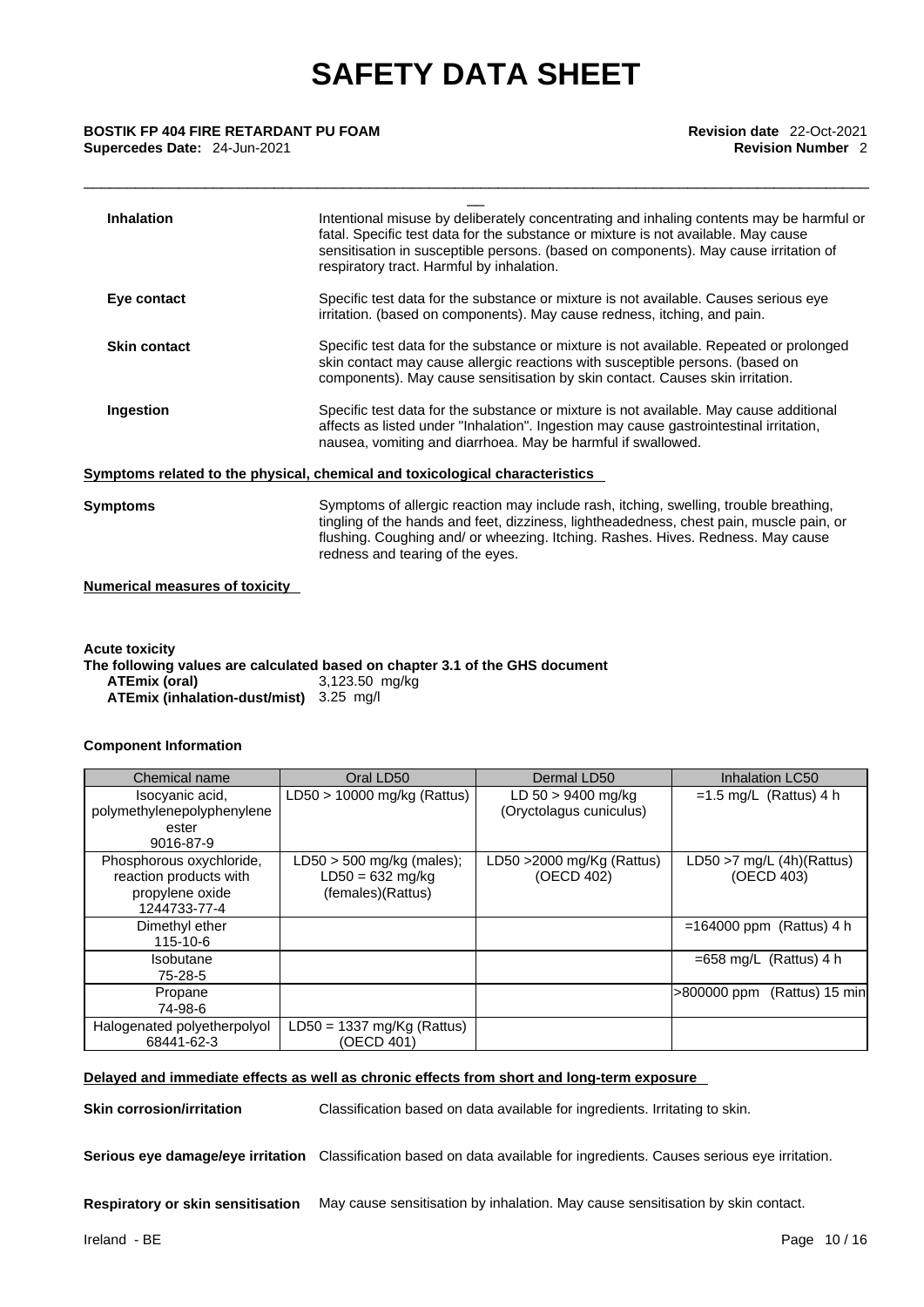\_\_\_\_\_\_\_\_\_\_\_\_\_\_\_\_\_\_\_\_\_\_\_\_\_\_\_\_\_\_\_\_\_\_\_\_\_\_\_\_\_\_\_\_\_\_\_\_\_\_\_\_\_\_\_\_\_\_\_\_\_\_\_\_\_\_\_\_\_\_\_\_\_\_\_\_\_\_\_\_\_\_\_\_\_\_\_\_\_\_\_

| <b>Germ cell mutagenicity</b>           | Based on available data, the classification criteria are not met.                                                                 |  |  |  |
|-----------------------------------------|-----------------------------------------------------------------------------------------------------------------------------------|--|--|--|
| Carcinogenicity                         | Contains a known or suspected carcinogen. Classification based on data available for<br>ingredients. Suspected of causing cancer. |  |  |  |
| <b>Reproductive toxicity</b>            | Based on available data, the classification criteria are not met.                                                                 |  |  |  |
| <b>STOT - single exposure</b>           | May cause respiratory irritation.                                                                                                 |  |  |  |
| <b>STOT - repeated exposure</b>         | May cause damage to organs through prolonged or repeated exposure.                                                                |  |  |  |
| <b>Aspiration hazard</b>                | Based on available data, the classification criteria are not met.                                                                 |  |  |  |
| 11.2. Information on other hazards      |                                                                                                                                   |  |  |  |
| 11.2.1. Endocrine disrupting properties |                                                                                                                                   |  |  |  |
| <b>Endocrine disrupting properties</b>  | No information available.                                                                                                         |  |  |  |
| $11.22$ Other information               |                                                                                                                                   |  |  |  |

## **11.2.2. Other information**

**Other adverse effects** No information available.

## **SECTION 12: Ecological information**

### **12.1. Toxicity**

### **Ecotoxicity**

| Chemical name         | Algae/aquatic       | <b>Fish</b>    | Toxicity to    | Crustacea      | M-Factor | M-Factor    |
|-----------------------|---------------------|----------------|----------------|----------------|----------|-------------|
|                       | plants              |                | microorganisms |                |          | (long-term) |
| Isocyanic acid,       | ErC50 (72h)         | CL50 (96h)     |                | EC50 (24H)     |          |             |
| polymethylenepolyphen | >1640 mg/L          | >1000 mg/L     |                | >1000 mg/L     |          |             |
| ylene ester           | Algae               | (Danio rerio)  |                | Daphnia magna  |          |             |
| 9016-87-9             | (scenedesmus        |                |                |                |          |             |
|                       | subspicatus)        |                |                |                |          |             |
|                       | (OECD 201)          |                |                |                |          |             |
| Phosphorous           | $ErC50 (72h) =$     | $LC50 (96h) =$ |                | $LC50 (48h) =$ |          |             |
| oxychloride, reaction | 82 mg/L             | 56.2 mg/L      |                | 131 $mg/L$     |          |             |
| products with         | (Pseudokirchner)    | (Brachydanio   |                | Daphnia magna  |          |             |
| propylene oxide       | iella               | rerio) Static  |                |                |          |             |
| 1244733-77-4          | subcapitata)        |                |                |                |          |             |
|                       | OECD <sub>201</sub> |                |                |                |          |             |
| Dimethyl ether        |                     | LC50: >4.1q/L  |                | $> 4400$ mg/L  |          |             |
| 115-10-6              |                     | (96h, Poecilia |                | (Daphnia) (NEN |          |             |
|                       |                     | reticulata)    |                | 6501)          |          |             |
| Halogenated           |                     | LC50:          |                |                |          |             |
| polyetherpolyol       |                     | =560mg/L (96h, |                |                |          |             |
| 68441-62-3            |                     | Poecilia       |                |                |          |             |
|                       |                     | reticulata)    |                |                |          |             |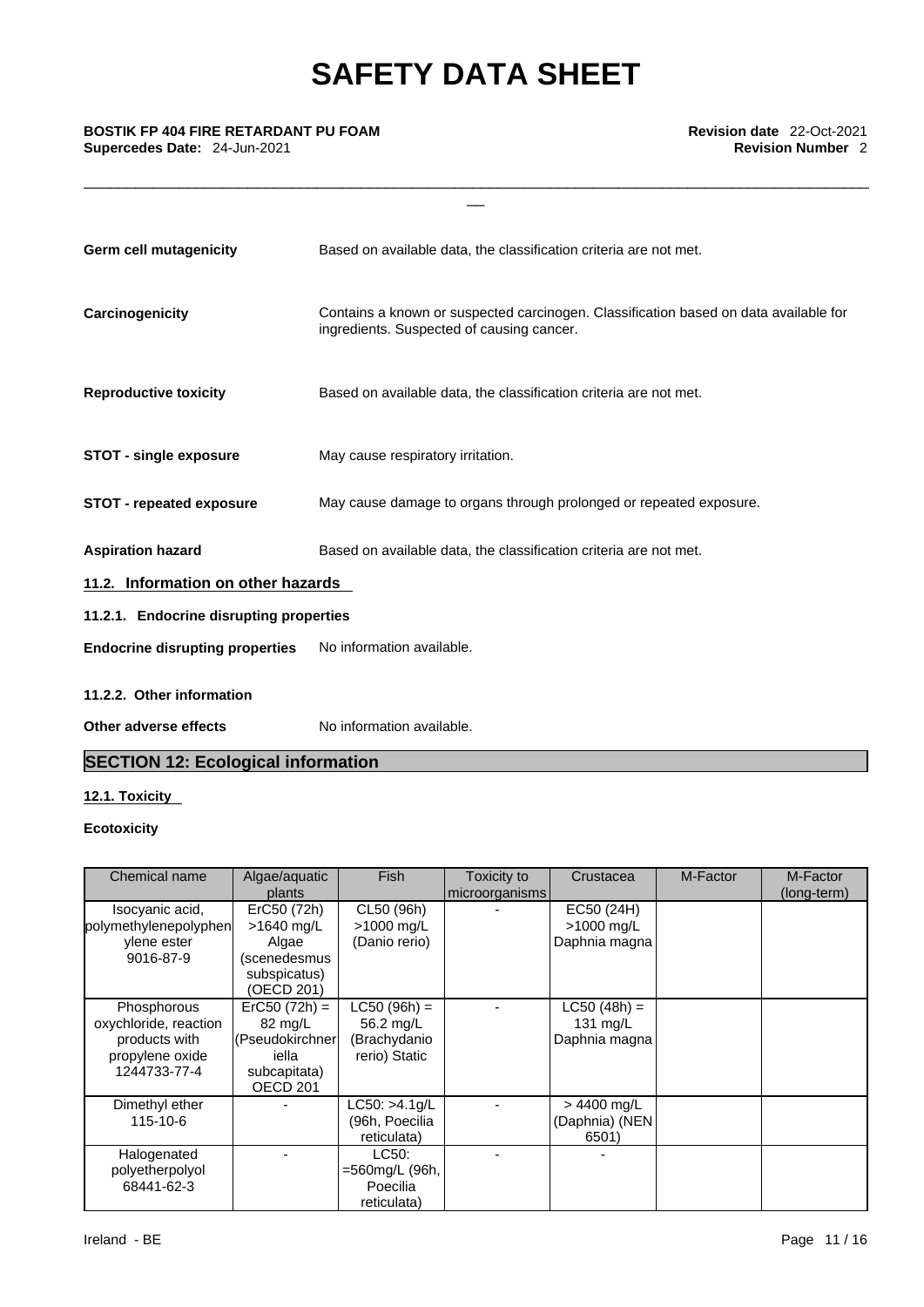\_\_\_\_\_\_\_\_\_\_\_\_\_\_\_\_\_\_\_\_\_\_\_\_\_\_\_\_\_\_\_\_\_\_\_\_\_\_\_\_\_\_\_\_\_\_\_\_\_\_\_\_\_\_\_\_\_\_\_\_\_\_\_\_\_\_\_\_\_\_\_\_\_\_\_\_\_\_\_\_\_\_\_\_\_\_\_\_\_\_\_

### **12.2. Persistence and degradability**

**Persistence and degradability** No information available.

| <b>Component Information</b>                                 |                      |                   |                           |  |
|--------------------------------------------------------------|----------------------|-------------------|---------------------------|--|
| Isocyanic acid, polymethylenepolyphenylene ester (9016-87-9) |                      |                   |                           |  |
| <b>Method</b>                                                | <b>Exposure time</b> | Value             | <b>Results</b>            |  |
| OECD Test No. 302C: Inherent                                 | 28 davs              | 0% biodegradation | Not readily biodegradable |  |
| Biodegradability: Modified MITI Test                         |                      |                   |                           |  |
| (II)                                                         |                      |                   |                           |  |

| Halogenated polyetherpolyol (68441-62-3) |                      |              |                           |
|------------------------------------------|----------------------|--------------|---------------------------|
| <b>Method</b>                            | <b>Exposure time</b> | <b>Value</b> | <b>IResults</b>           |
| OECD Test No. 301D: Ready                | 28 davs              | 16%          | Not readily biodegradable |
| Biodegradability: Closed Bottle Test     |                      |              |                           |
| (TG 301 D)                               |                      |              |                           |

### **12.3. Bioaccumulative potential**

**Bioaccumulation** There is no data for this product.

### **Component Information**

| Chemical name                                                                      | <b>Partition coefficient</b> | Bioconcentration factor (BCF) |
|------------------------------------------------------------------------------------|------------------------------|-------------------------------|
| Isocyanic acid,<br>polymethylenepolyphenylene ester<br>9016-87-9                   |                              | < 14                          |
| Phosphorous oxychloride, reaction<br>products with propylene oxide<br>1244733-77-4 | 2.68                         |                               |
| Dimethyl ether<br>115-10-6                                                         | $-0.18$                      |                               |
| <b>Isobutane</b><br>75-28-5                                                        | 2.88                         | 1.97                          |
| Propane<br>74-98-6                                                                 | 2.3                          |                               |
| Halogenated polyetherpolyol<br>68441-62-3                                          | 3.3                          |                               |

### **12.4. Mobility in soil**

**Mobility in soil** No information available.

### **12.5. Results of PBT and vPvB assessment**

**PBT and vPvB assessment** The product does not contain any substance(s) classified as PBT or vPvB.

| Chemical name                                                                   | PBT and vPvB assessment                                          |
|---------------------------------------------------------------------------------|------------------------------------------------------------------|
| Phosphorous oxychloride, reaction products with propylene oxide<br>1244733-77-4 | The substance is not PBT / vPvB                                  |
| Dimethyl ether<br>$115 - 10 - 6$                                                | The substance is not PBT / vPvB                                  |
| <b>Isobutane</b><br>75-28-5                                                     | The substance is not PBT / vPvB<br>PBT assessment does not apply |
| Propane<br>74-98-6                                                              | The substance is not PBT / vPvB                                  |
| Halogenated polyetherpolyol<br>68441-62-3                                       | The substance is not PBT / vPvB                                  |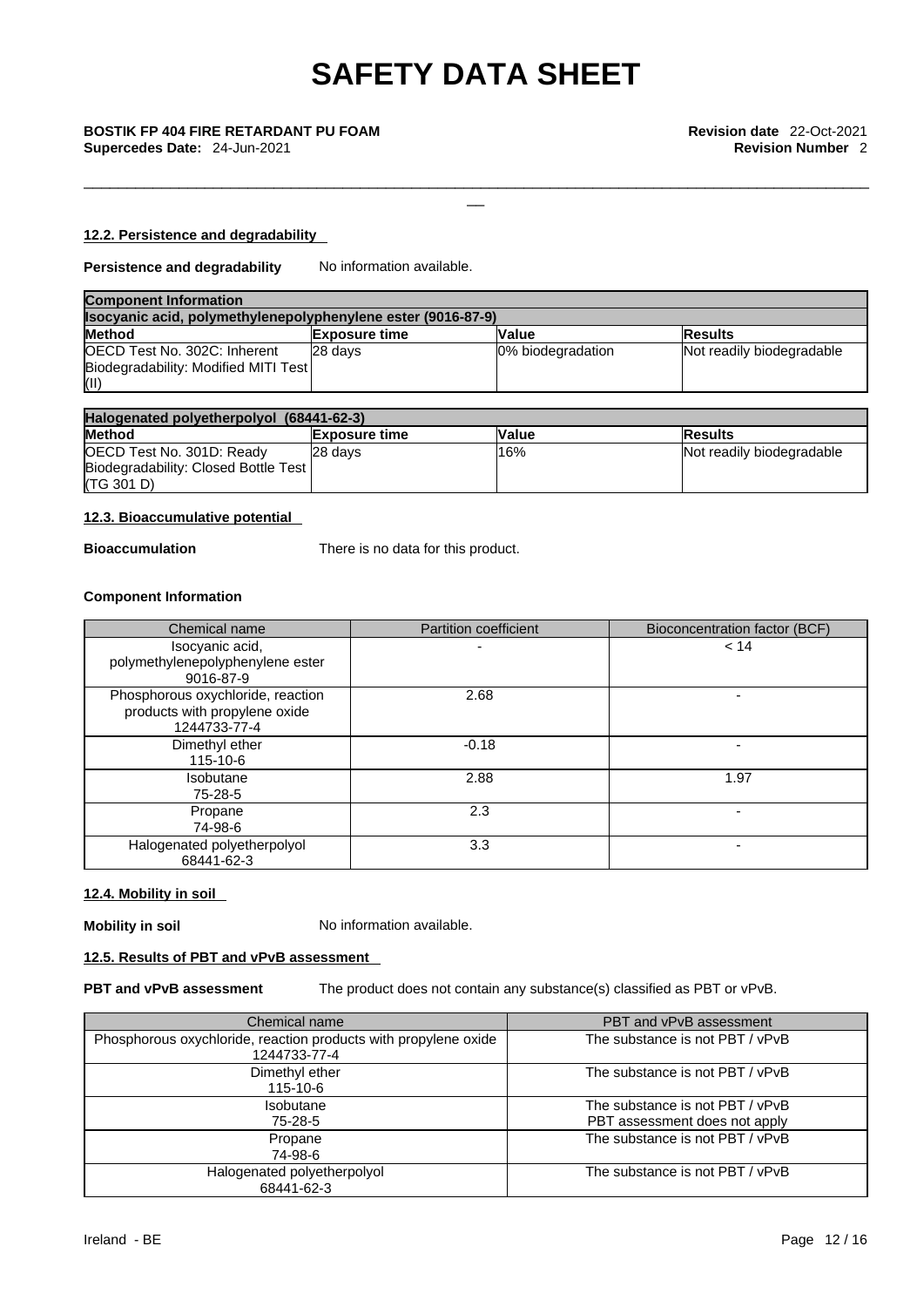\_\_\_\_\_\_\_\_\_\_\_\_\_\_\_\_\_\_\_\_\_\_\_\_\_\_\_\_\_\_\_\_\_\_\_\_\_\_\_\_\_\_\_\_\_\_\_\_\_\_\_\_\_\_\_\_\_\_\_\_\_\_\_\_\_\_\_\_\_\_\_\_\_\_\_\_\_\_\_\_\_\_\_\_\_\_\_\_\_\_\_

### **12.6. Other adverse effects**

**Other adverse effects** No information available.

## **SECTION 13: Disposal considerations**

## **13.1. Waste treatment methods**

| Waste from residues/unused<br>products                     | Should not be released into the environment. Dispose of in accordance with local<br>regulations. Dispose of waste in accordance with environmental legislation.                                                  |
|------------------------------------------------------------|------------------------------------------------------------------------------------------------------------------------------------------------------------------------------------------------------------------|
| <b>Contaminated packaging</b>                              | Empty containers should be taken to an approved waste handling site for recycling or<br>disposal.                                                                                                                |
| Waste codes / waste designations<br>according to EWC / AVV | 16 05 05 gases in pressure containers other than those mentioned in 16 05 04. Waste<br>codes should be assigned by the user based on the application for which the product<br>was used.                          |
| <b>European Waste Catalogue</b>                            | 08 05 01* waste isocyanates<br>16 05 04* gases in pressure containers (including halons) containing dangerous<br>substances<br>17,06,04 insulation materials other than those mentioned in 17,06,01 and 17,06,03 |
| <b>Other information</b>                                   | Waste codes should be assigned by the user based on the application for which the<br>product was used.                                                                                                           |

## **SECTION 14: Transport information**

| Note:                                                                                                                                                                                                                                                                                                                                  | The shipping descriptions shown here are for bulk shipments only, and may not apply to<br>shipments made in non-bulk packages (see regulatory definition). The information shown<br>here, may not always agree with the bill of lading shipping description for the material. |
|----------------------------------------------------------------------------------------------------------------------------------------------------------------------------------------------------------------------------------------------------------------------------------------------------------------------------------------|-------------------------------------------------------------------------------------------------------------------------------------------------------------------------------------------------------------------------------------------------------------------------------|
| Land transport (ADR/RID)<br>14.1 UN number or ID number<br>14.2 Proper Shipping Name<br>14.3 Transport hazard class(es)<br>Labels<br>14.4 Packing group<br><b>Description</b><br>14.5 Environmental hazards<br><b>14.6 Special Provisions</b><br><b>Classification code</b><br><b>Tunnel restriction code</b><br>Limited quantity (LQ) | UN1950<br>Aerosols<br>2<br>2.2<br>Not regulated<br>UN1950, Aerosols, 2, (E)<br>Not applicable<br>327, 625, 344, 190<br>5А<br>(F)<br>1 <sub>L</sub>                                                                                                                            |
| <b>IMDG</b><br>14.1 UN number or ID number<br>14.2 Proper Shipping Name<br>14.3 Transport hazard class(es)<br>14.4 Packing group<br><b>Description</b><br>14.5 Marine pollutant<br><b>14.6 Special Provisions</b><br><b>Limited Quantity (LQ)</b><br>EmS-No                                                                            | <b>UN1950</b><br>Aerosols<br>2.1<br>Not regulated<br>UN1950, Aerosols, 2.1, $(0^{\circ}C \nc.c.)$<br>ΝP<br>63,190, 277, 327, 344, 381, 959<br>See SP277<br>$F-D, S-U$<br>14.7 Transport in bulk according to Annex II of MARPOL and the IBC Code<br>Not applicable            |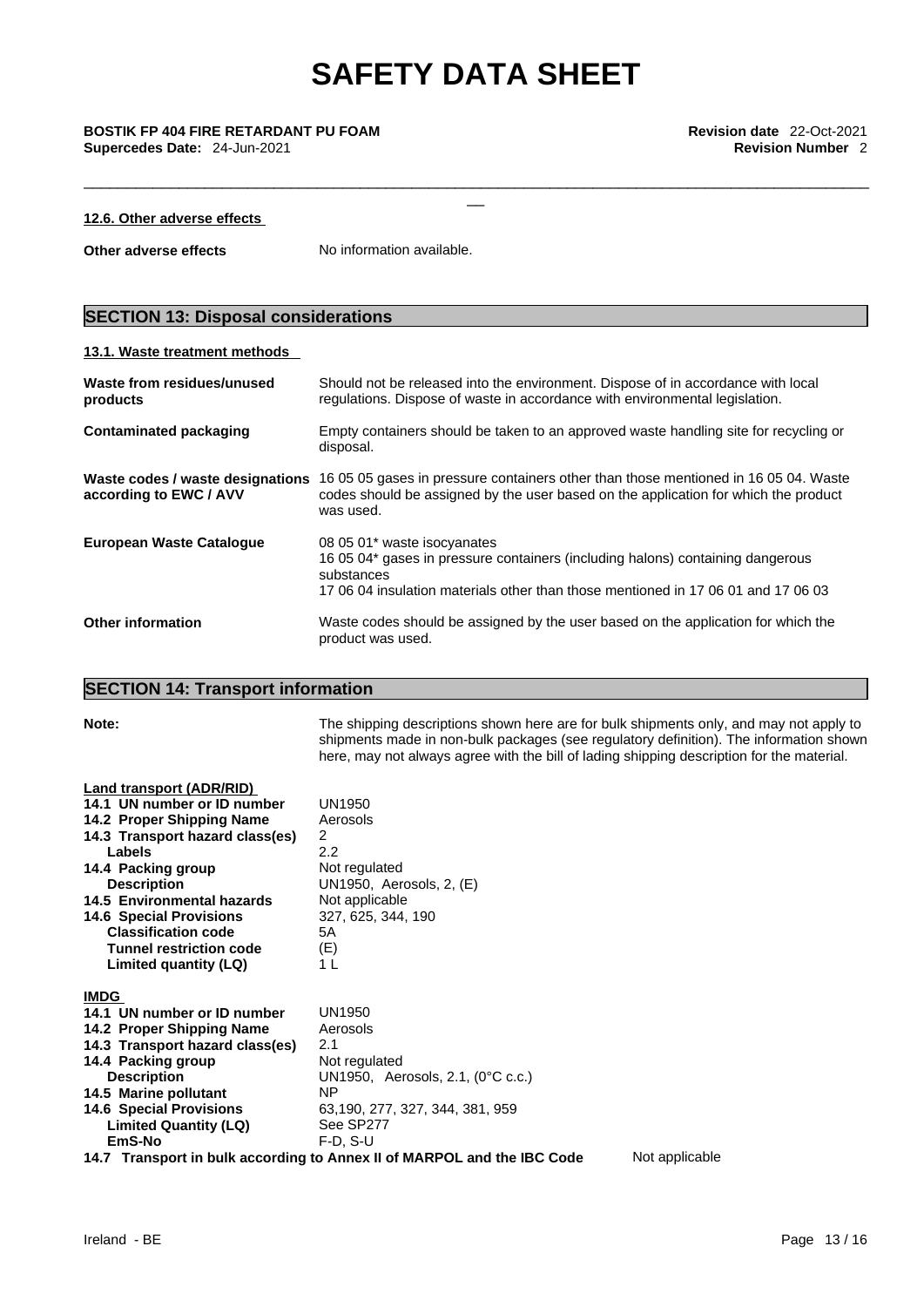\_\_\_\_\_\_\_\_\_\_\_\_\_\_\_\_\_\_\_\_\_\_\_\_\_\_\_\_\_\_\_\_\_\_\_\_\_\_\_\_\_\_\_\_\_\_\_\_\_\_\_\_\_\_\_\_\_\_\_\_\_\_\_\_\_\_\_\_\_\_\_\_\_\_\_\_\_\_\_\_\_\_\_\_\_\_\_\_\_\_\_

\_\_ **BOSTIK FP <sup>404</sup> FIRE RETARDANT PU FOAM Revision date** 22-Oct-2021 **Supercedes Date:** 24-Jun-2021 **Revision Number** 2

| Air transport (ICAO-TI / IATA-DGR) |                                  |
|------------------------------------|----------------------------------|
| 14.1 UN number or ID number        | UN1950                           |
| 14.2 Proper Shipping Name          | Aerosols, flammable              |
| 14.3 Transport hazard class(es)    | 2.1                              |
| 14.4 Packing group                 | Not regulated                    |
| <b>Description</b>                 | UN1950, Aerosols, flammable, 2.1 |
| 14.5 Environmental hazards         | Not applicable                   |
| <b>14.6 Special Provisions</b>     | A145, A167, A802                 |
| Limited quantity (LQ)              | 30 kg G                          |
| <b>ERG Code</b>                    | 10L                              |

### **Section 15: REGULATORY INFORMATION**

### **15.1. Safety, health and environmental regulations/legislation specific for the substance or mixture**

### **European Union**

Take note of Directive 98/24/EC on the protection of the health and safety of workers from the risks related to chemical agents at work

Check whether measures in accordance with Directive 94/33/EC for the protection of young people at work must be taken.

Take note of Directive 92/85/EC on the protection of pregnant and breastfeeding women at work

### **Registration, Evaluation, Authorization, and Restriction of Chemicals (REACh) Regulation (EC 1907/2006)**

### **SVHC: Substances of Very High Concern for Authorisation:**

This product does not contain candidate substances of very high concern at a concentration >=0.1% (Regulation (EC) No. 1907/2006 (REACH), Article 59)

### **EU-REACH (1907/2006) - Annex XVII - Substances subject to Restriction**

This product contains one or more substance(s) subject to restriction (Regulation (EC) No. 1907/2006 (REACH), Annex XVII).

| Chemical name                                    | CAS No    | Restricted substance per REACH I<br>Annex XVII |
|--------------------------------------------------|-----------|------------------------------------------------|
| Isocyanic acid, polymethylenepolyphenylene ester | 9016-87-9 | 56<br>74                                       |
| Diisocyantes                                     | $- -$     | 74                                             |

**56** . If product supplied to the general public with substance ≥0.1%, then gloves must be provided with the product. **74** If product supplied to the industrial or professional users with total monomeric diisocyanates ≥ 0.1%, then its packaging must mention "As from 24 August 2023 adequate training is required before industrial or professional use".

### **Substance subject to authorisation per REACH Annex XIV**

This product does not contain substances subject to authorisation (Regulation (EC) No. 1907/2006 (REACH), Annex XIV)

### **Dangerous substance category per Seveso Directive (2012/18/EU)** P3a - FLAMMABLE AEROSOLS

**Ozone-depleting substances (ODS) regulation (EC) 1005/2009** Not applicable

### **Persistent Organic Pollutants**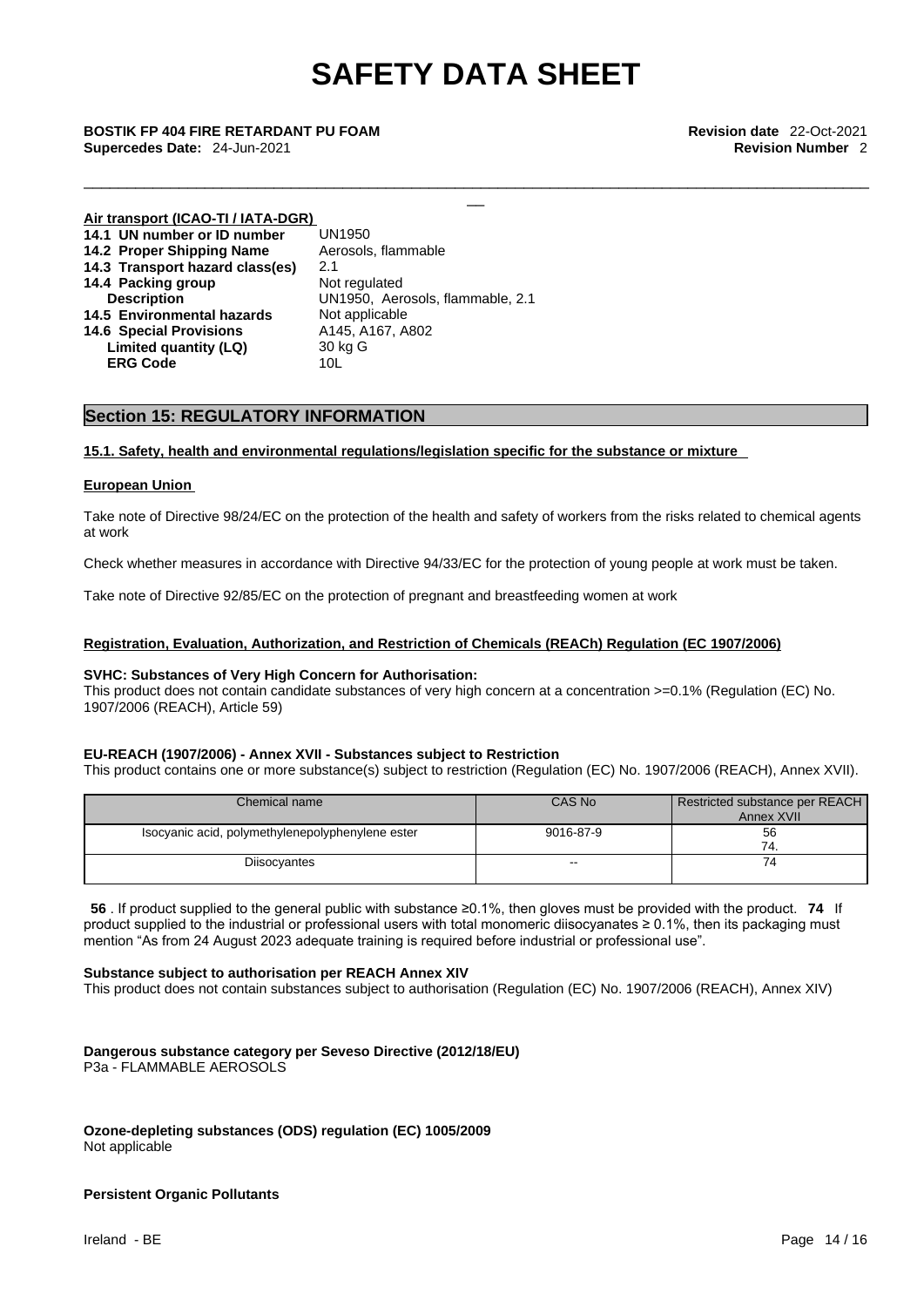\_\_\_\_\_\_\_\_\_\_\_\_\_\_\_\_\_\_\_\_\_\_\_\_\_\_\_\_\_\_\_\_\_\_\_\_\_\_\_\_\_\_\_\_\_\_\_\_\_\_\_\_\_\_\_\_\_\_\_\_\_\_\_\_\_\_\_\_\_\_\_\_\_\_\_\_\_\_\_\_\_\_\_\_\_\_\_\_\_\_\_

**Supercedes Date:** 24-Jun-2021 **Revision Number** 2

Not applicable

### **National regulations**

### **15.2. Chemical safety assessment**

Chemical Safety Assessments have been carried out by the Reach registrants for substances registered at >10 tpa. No Chemical Safety Assessment has been carried out for this mixture

### **SECTION 16: Other information**

### **Key or legend to abbreviations and acronyms used in the safety data sheet**

### **Full text of H-Statements referred to under section 3**

- H220 Extremely flammable gas
- H302 Harmful if swallowed
- H315 Causes skin irritation
- H317 May cause an allergic skin reaction
- H319 Causes serious eye irritation
- H332 Harmful if inhaled
- H334 May cause allergy or asthma symptoms or breathing difficulties if inhaled
- H335 May cause respiratory irritation
- H351 Suspected of causing cancer
- H373 May cause damage to organs through prolonged or repeated exposure

### **Legend**

| <b>TWA</b>  | TWA (time-weighted average)                               |
|-------------|-----------------------------------------------------------|
| <b>STEL</b> | STEL (Short Term Exposure Limit)                          |
| Ceiling     | Ceiling Limit Value                                       |
| $\star$     | Skin designation                                          |
| <b>SVHC</b> | Substance(s) of Very High Concern                         |
| <b>PBT</b>  | Persistent, Bioaccumulative, and Toxic (PBT) Chemicals    |
| vPvB        | Very Persistent and very Bioaccumulative (vPvB) Chemicals |
| STOT RE     | Specific target organ toxicity - Repeated exposure        |
| STOT SE     | Specific target organ toxicity - Single exposure          |
| EWC         | European Waste Catalogue                                  |

### **Key literature references and sources for data**

No information available

| <b>Prepared By</b>         | <b>Product Safety &amp; Regulatory Affairs</b>                                                |
|----------------------------|-----------------------------------------------------------------------------------------------|
| <b>Revision date</b>       | 22-Oct-2021                                                                                   |
| Indication of changes      |                                                                                               |
| <b>Revision note</b>       | SDS sections updated, 2, 3, 4, 5, 6, 7, 8, 10, 11, 12, 13, 15.                                |
| <b>Training Advice</b>     | AS FROM 24 AUGUST 2023 ADEQUATE TRAINING IS REQUIRED BEFORE<br>INDUSTRIAL OR PROFESSIONAL USE |
| <b>Further information</b> | No information available                                                                      |

### **This material safety data sheet complies with the requirements of Regulation (EC) No. 1907/2006**

### **Disclaimer**

The information provided in this Safety Data Sheet is correct to the best of our knowledge, information and belief at the date of its publication. The information given is designed only as a guidance for safe handling, use, processing, storage,